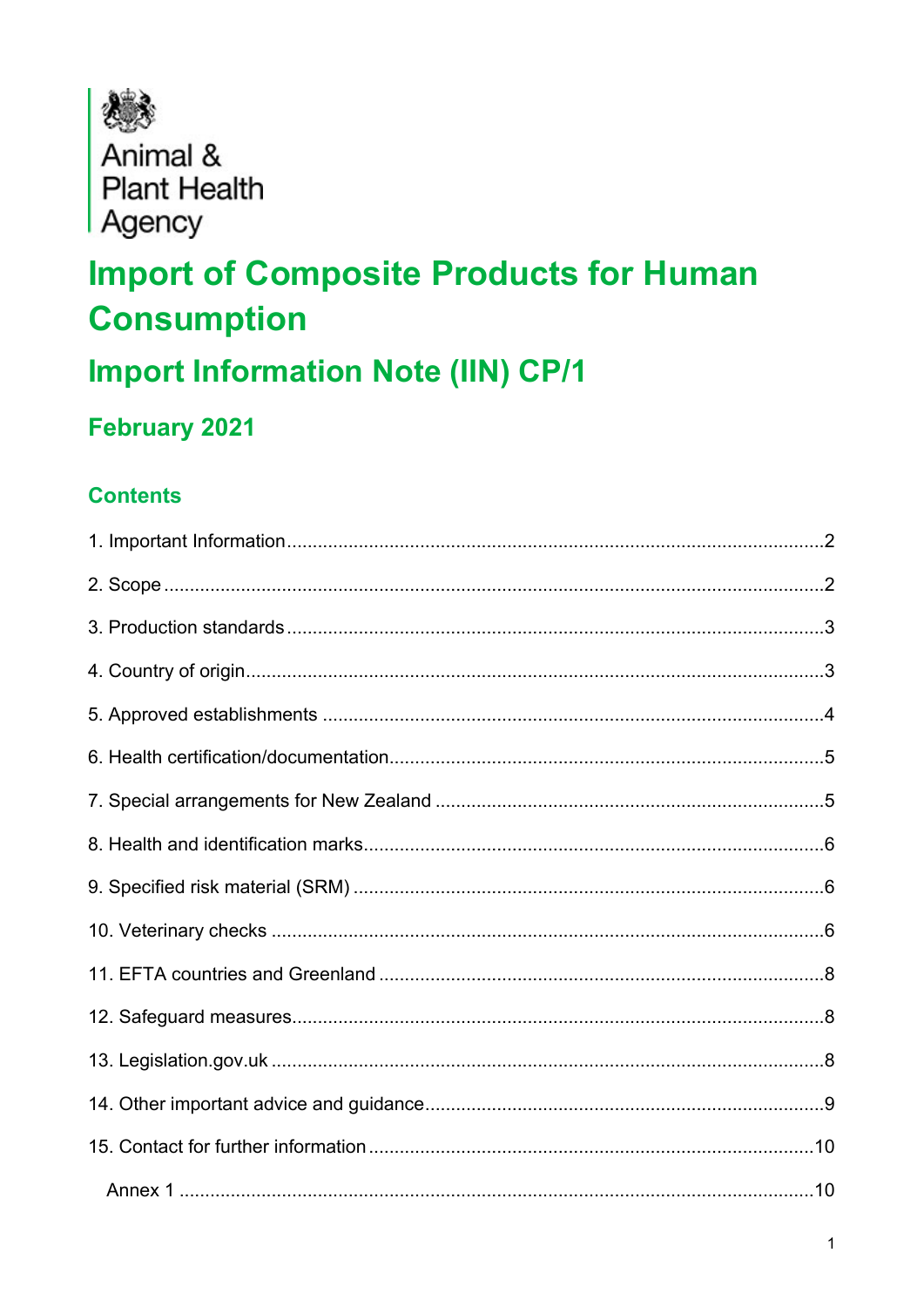### <span id="page-1-0"></span>**1. Important Information**

Import Information Notes are technical documents containing import requirements and are for use by importers and veterinary staff.

Please be aware that import conditions may be updated due to changes in policy or legislation. Please ensure that you check the current version of the Import Information Note online.

Importers should note that the information given relates only to animal health and public health conditions of import. It does not give guidance on other conditions that may need to be met.

EU legislation as it stood on 31 December 2020 that the UK already complies with has been incorporated into our domestic law as "retained EU law" under the European Union (Withdrawal) Act 2018. References in our guidance and certification to such EU instruments should be taken to be references to this "retained EU law". Our current standards will remain in force, without amendment, in the immediate months after our EU exit as part of UK domestic law (apart from corrections to make the EU legislation fully operable).

You can find further information on legislation, including Relevant EU Exit Statutory Instruments in the legislation section of this import information note.

Please note that any links to legislation provided in this document are for information purposes only and may not be the most recent version.

Further information regarding changes to the import controls from an EU country from 1 January 2021 can be found on GOV.UK at the below link:

[https://www.gov.uk/guidance/importing-animals-animal-products-and-high-risk-food-and](https://www.gov.uk/guidance/importing-animals-animal-products-and-high-risk-food-and-feed-not-of-animal-origin-from-1-january-2021#import-from-an-eu-country-from-1-january-2021)[feed-not-of-animal-origin-from-1-january-2021#import-from-an-eu-country-from-1-january-](https://www.gov.uk/guidance/importing-animals-animal-products-and-high-risk-food-and-feed-not-of-animal-origin-from-1-january-2021#import-from-an-eu-country-from-1-january-2021)[2021](https://www.gov.uk/guidance/importing-animals-animal-products-and-high-risk-food-and-feed-not-of-animal-origin-from-1-january-2021#import-from-an-eu-country-from-1-january-2021)

# <span id="page-1-1"></span>**2. Scope**

Import conditions for composite products for human consumption from Third Countries.

"Composite Products" are defined in Article 2(a) of Retained EU Decision 2007/275 as "a foodstuff intended for human consumption that contains both processed products of animal origin and products of plant origin and includes those where the processing of primary product is an integral part of the production of the final product".

References to Great Britain in this Import Information Notes also include Channel Islands and Isle of Man.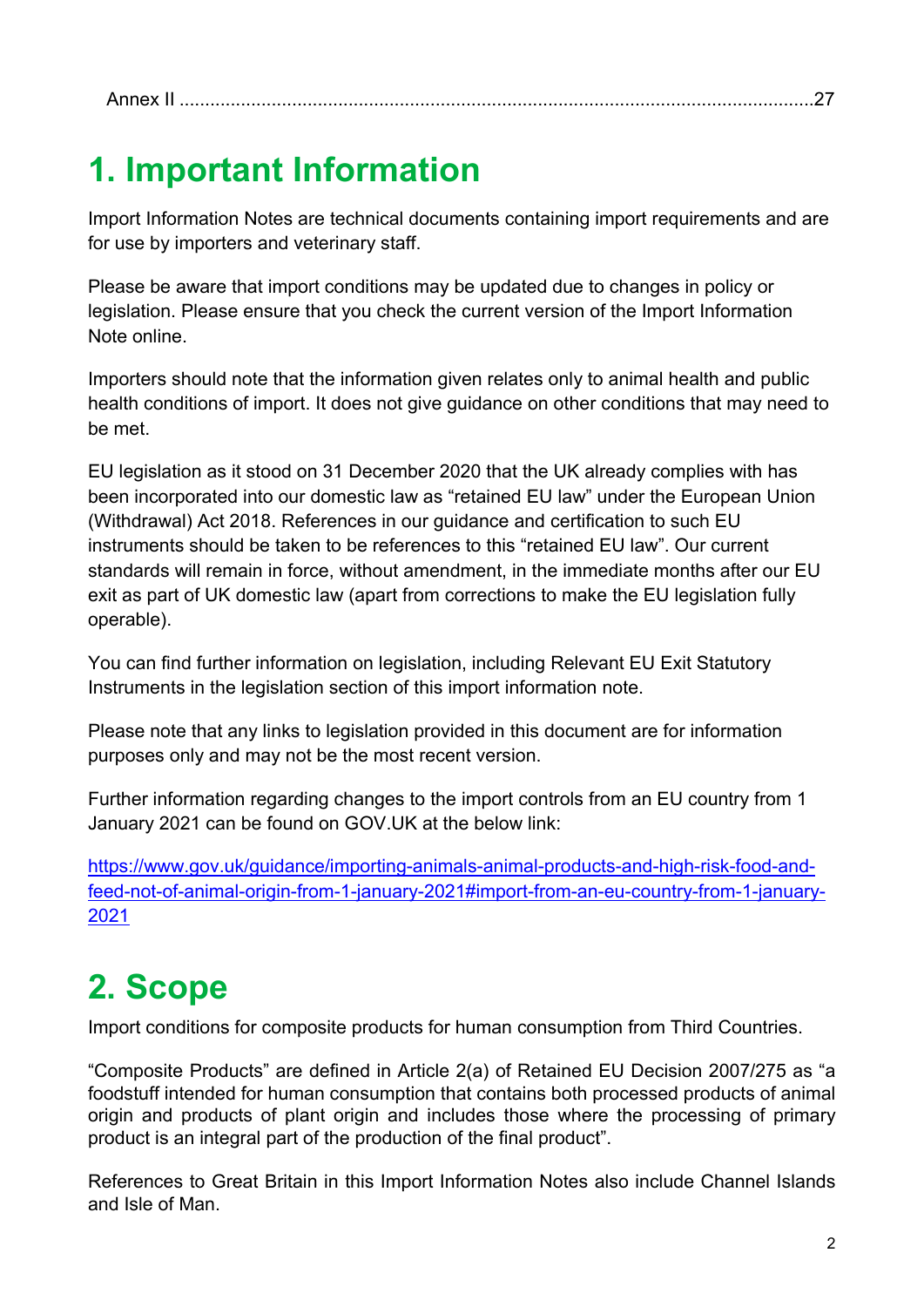References to trading partners includes non-EU, EU and EFTA countries. Import requirements from non-EU and EU countries will be differentiated, where required, in this Import Information Note.

Information regarding transits can be found on gov.uk: <https://www.gov.uk/guidance/transiting-animals-and-animal-products-through-great-britain>

### <span id="page-2-0"></span>**3. Production standards**

In order to be able to meet these requirements, the products must have been produced in accordance with the conditions laid down in:

- [The Official Controls \(Animals, Feed and Food, Plant Health etc.\) \(Amendment\) \(EU](https://www.legislation.gov.uk/ukdsi/2020/9780348214413/contents)  [Exit\) Regulations 2020](https://www.legislation.gov.uk/ukdsi/2020/9780348214413/contents) and [The Official Controls \(Animals, Feed and Food, Plant](https://www.legislation.gov.uk/uksi/2020/1631/contents/made) [Health etc.\) \(Amendment\) \(EU Exit\) \(No. 2\) Regulations 2020](https://www.legislation.gov.uk/uksi/2020/1631/contents/made) laying down the animal health rules governing the production, processing, distribution and introduction of products of animal origin for human consumption;
- [Retained EU Regulation 178/2002](https://www.legislation.gov.uk/eur/2002/178/contents) laying down the general principles and requirements of food law, and laying down procedures in matters of food safety;
- [Retained EU Regulation 852/2004](https://www.legislation.gov.uk/eur/2004/852/contents) on the hygiene of foodstuffs;
- [Retained EU Regulation 853/2004](https://www.legislation.gov.uk/eur/2004/853/contents) laying down specific rules for food of animal origin;
- [Retained EU Regulation 2017/625](https://www.legislation.gov.uk/eur/2017/625/contents) laying down specific rules for the organisation of official controls on products of animal origin intended for human consumption; and on official controls performed to ensure the verification of compliance with feed and food law, animal health and animal welfare rules.

More detailed information on the food hygiene legislation can be found on the [Food](https://www.food.gov.uk/)  [Standards Agency website.](https://www.food.gov.uk/) 

# <span id="page-2-1"></span>**4. Country of origin**

Composite products containing meat products must come from a country and where applicable, the region, approved to export that type of meat product to Great Britain.

Composite products containing half or more of their substance of any one processed product of animal origin (POAO) other than meat products must come from a country approved to export that POAO to Great Britain.

However, any milk product included in any composite product shall only be derived from a country listed in Annex 1 to the Milk and Dairy Regulation (see below) as approved to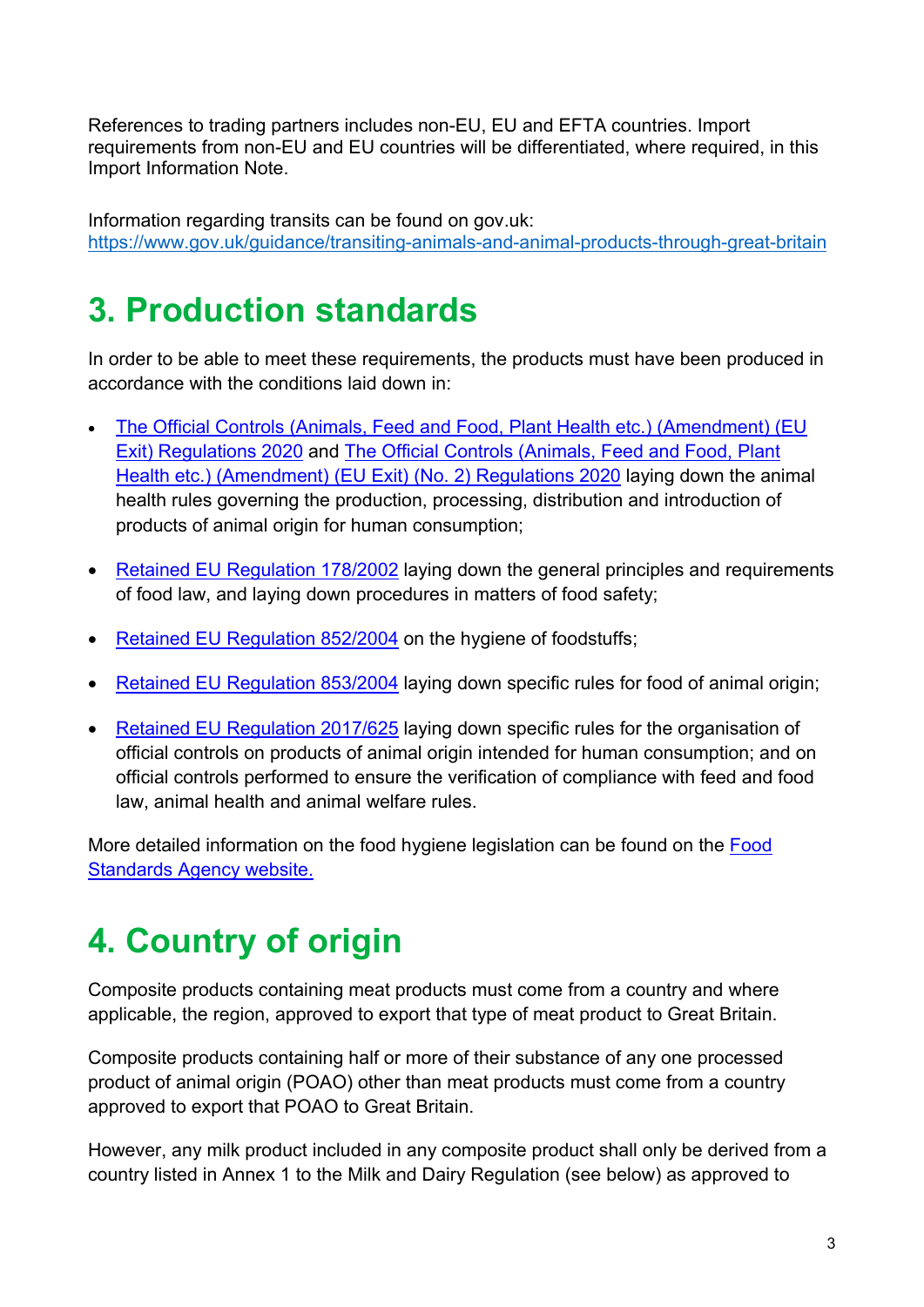export milk to Great Britain and the milk must have been treated/processed as indicated in that Annex.

Lists (as amended) of approved countries are laid down in:

- [Retained EU Decision 2007/777](https://www.legislation.gov.uk/eudn/2007/777/contents)  meat products
- [Retained EU Regulation 605/2010](https://www.legislation.gov.uk/eur/2010/605/contents)  milk and dairy products;
- [Retained EU Regulation 798/2008](https://www.legislation.gov.uk/eur/2008/798/contents)  egg products;
- [Retained EU Regulation 2019/626](https://www.legislation.gov.uk/eur/2019/626/contents)  fishery products, gelatine, highly refined products such as glucosamine and some amino acids, honey, frogs' legs, snails and Royal jelly

Meat products and dairy products used in composite products referred to above must have been originated from:

- The same country as the composite product; or
- Great Britain; or
- Another third country that has a similar health status i.e.
	- 1. meat products can only come from an 'A treatment' country (Retained EU Decision 2007/777) and go to another 'A treatment' country;
	- 2. dairy products can only come from one 'column A' or 'column B' country (Retained EU Regulation 605/2010) where the third country in which the composite product is produced is also authorised under the same conditions.

In addition, the country of origin of the ingredients used must be listed for the appropriate species in [Retained EU Decision 2011/163](https://www.legislation.gov.uk/eudn/2011/163/contents) (as amended) on the approval of residue monitoring plans submitted by third countries.

# <span id="page-3-0"></span>**5. Approved establishments**

If the composite product is manufactured in a separate establishment to that of the POAO, the composite product does not have to come from an approved establishment (however, the POAO must come from an approved establishment). If the POAO and the final composite product are produced in the same establishment, then that establishment would have to be approved.

If a composite product is made using raw animal product which is processed during manufacture of the composite product, the establishment manufacturing the composite product must be approved

The following POAOs must come from an approved establishment: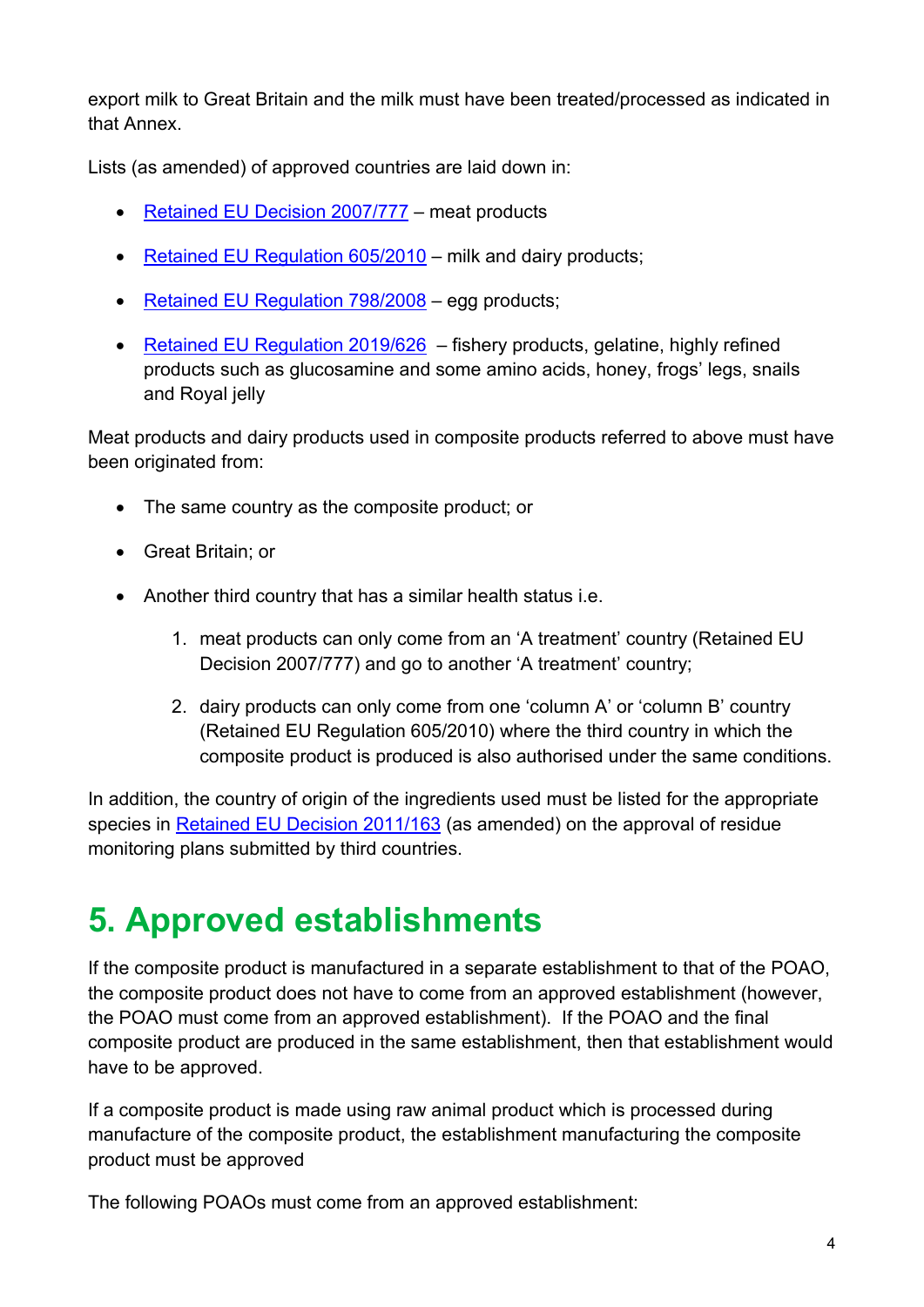- Any meat product;
- Any other processed product of animal origin, where the POAO makes up half or more of the substance of the composite product (NOTE: this does not apply where the pure POAO does not have to come from an EU approved establishment e.g. honey); and
- Dairy products if the composite product is not shelf stable at ambient temperature and/or does not meet the requirements of Article 6 of Commission Decision 2007/275/EC, regardless of the amount of the dairy content in the product.

Consolidated lists of approved plants are available on data.gov.uk.

[https://data.gov.uk/dataset/4698a65d-1a3b-42d1-981e-df869e04185b/export-of-animals](https://data.gov.uk/dataset/4698a65d-1a3b-42d1-981e-df869e04185b/export-of-animals-and-animal-products-to-the-uk)[and-animal-products-to-the-uk](https://data.gov.uk/dataset/4698a65d-1a3b-42d1-981e-df869e04185b/export-of-animals-and-animal-products-to-the-uk)

## <span id="page-4-0"></span>**6. Health certification/documentation**

The following composite products must be accompanied by the health certificates described below. Composite products containing:

- any amount of processed meat product as referred to in article 4(a) of Retained EU Decision 2007/275;
- half or more of any one processed POAO as referred to in article 4(b) of Retained EU Decision 2007/275;
- less than half of their substance of processed milk product where the final composite products do not meet the requirements of Article 6 of Retained EU Decision 2007/275 as referred to in article 4(c) of Retained EU Decision 2007/275.

The health certificate for composite products containing processed meat, milk, fish and eggs can be found on GOV.UK.

<https://www.gov.uk/government/publications/composites-health-certificates>

The health certificates for composite products containing any other processed POAO as indicated in Article 3 of [Retained EU Regulation 28/2012](https://www.legislation.gov.uk/eur/2012/28/contents) are laid down in other relevant legislation. Where no health certificate is laid down, the consignment should be accompanied by a commercial document.

# <span id="page-4-1"></span>**7. Special arrangements for New Zealand**

The UK New Zealand Agreement on Sanitary Measures Applicable to Trade in Live Animals and Animal Product No. 1/2019 permits the application of [EU Decision](https://www.legislation.gov.uk/eudn/2015/1084/contents)  [2015/1084.](https://www.legislation.gov.uk/eudn/2015/1084/contents) Annex V of the Decision provides the certification requirements. Products for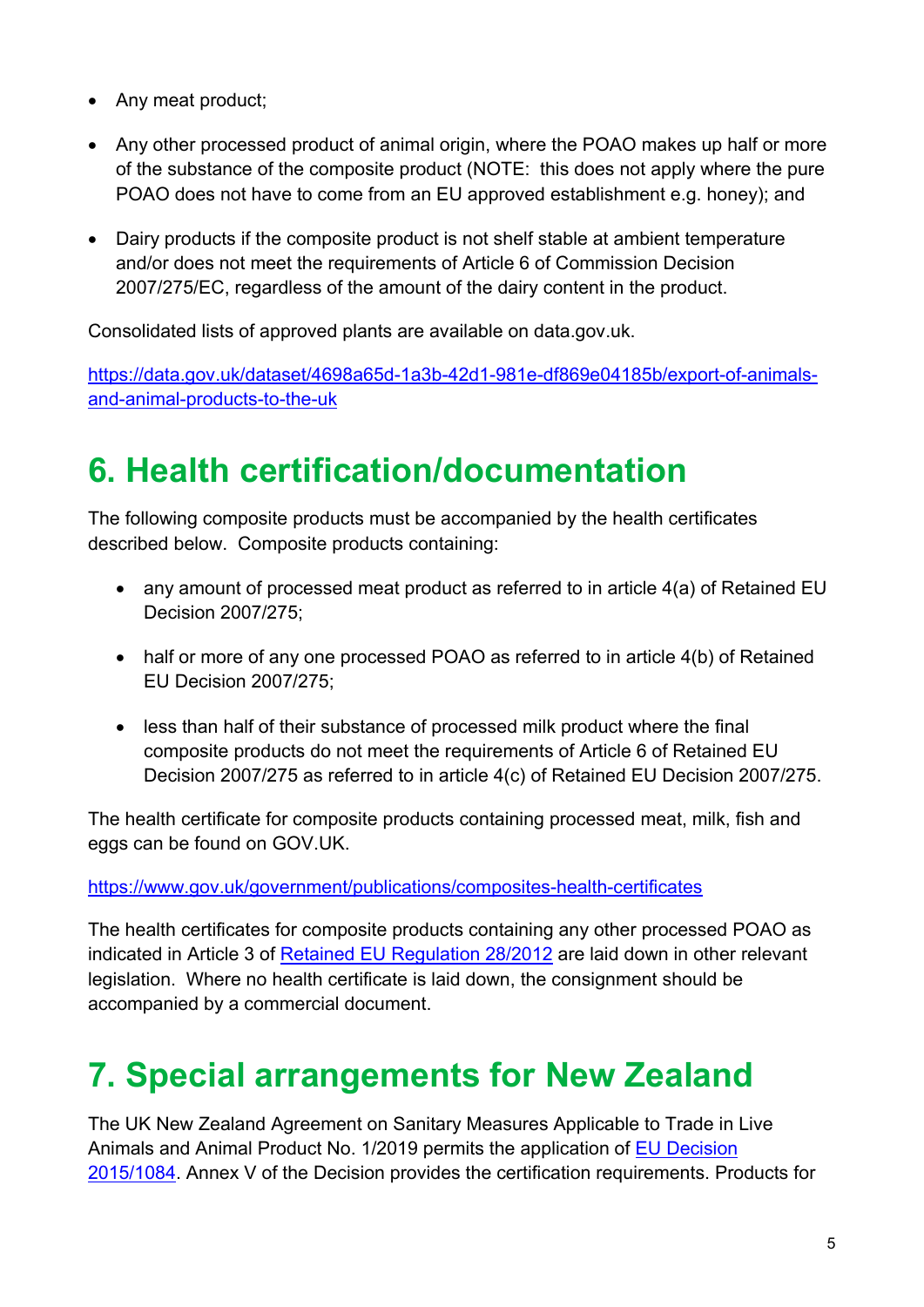which full equivalence have been agreed, must be accompanied by the model health certificate referred to in [EU Decision 2015/1901.](https://www.legislation.gov.uk/eudn/2015/1901/contents) Model Health Certificate is on gov.uk:

<https://www.gov.uk/government/publications/other-live-animals-health-certificates>

## <span id="page-5-0"></span>**8. Health and identification marks**

Composite products manufactured using previously processed animal products do not have to bear an identification mark, and they only require the establishment of origin of the final composite product to be registered.

However, if the POAO and the final composite product are produced in the same establishment it must have an identification mark in accordance with Retained EU Regulation 853/2004 and 2017/625. The identification mark shows the approval number of the approved premises together with an abbreviation for the country of origin. The mark must be applied directly to the product or to the wrapping or packaging before the product leaves the establishment.

# <span id="page-5-1"></span>**9. Specified risk material (SRM)**

Meat products derived from bovine, ovine or caprine animals must meet the relevant requirements of [Retained EU Regulation 999/2001,](https://www.legislation.gov.uk/eur/2001/999/contents) which lays down the rules for the prevention, control and eradication of TSEs.

In addition, [Retained EU Decision 2007/453](https://www.legislation.gov.uk/eudn/2007/453/contents) categorises the countries or regions, according to their BSE risk.

# <span id="page-5-2"></span>**10. Veterinary checks**

The following composite products are subject to veterinary checks:

Composite products containing:

- any amount of processed meat product as referred to in article 4(a) of Retained EU Decision 2007/275;
- half or more of any one processed POAO as referred to in article 4(b) of Retained EU Decision 2007/275;
- less than half of their substance of processed dairy product where the final composite products do not meet the requirements of Article 6 of Retained EU Decision 2007/275 as referred to in article 4(c) of Retained EU Decision 2007/275.

This includes those listed in Annex I of this Import Information Note.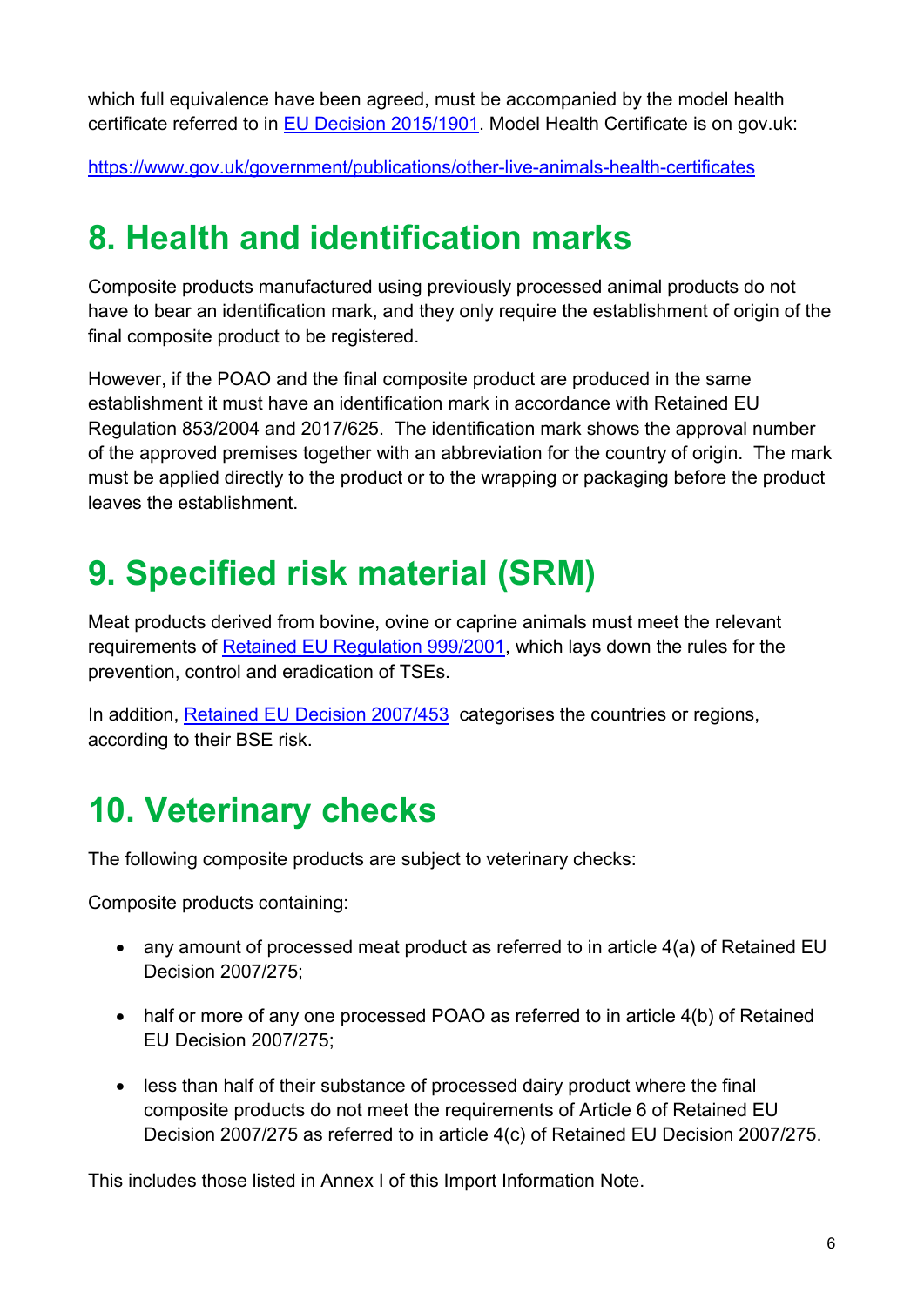The following composite products are not subject to veterinary checks:

- Those listed in Annex II of this Import Information Note; and
- Those composite products that meet the requirements of Article 6 of Retained EU Decision 2007/275 (which includes but not limited to the requirement that they are shelf stable at ambient temperature or have clearly undergone in their manufacture a complete cooking or heat treatment process throughout their substance, so that the raw product is denatured).

However, any milk used to manufacture these products must come from an approved country and treated in accordance with the requirements of Retained EU Regulation 605/2010. Checks to establish this may be carried out at the port/airport or inland as part of general Food Law checks.

Until July 2021, imports from the EU, and certain imports from Greenland and EFTA countries, do not need to enter Great Britain via a BCP and are not subject to veterinary checks at the border. APHA will continue to carry out identity and physical checks on EU imports of live animals at their destination based on assessments of biosecurity and public health risks until July 2021.

You can find additional information on imports from EFTA countries and Greenland on section  $(X)$ .

Consignments from trading partners (other than the EU, and some imports from Greenland and EFTA countries) may only be imported through an approved BCP. The person responsible for the consignment must give notice of the proposed entry of the consignment at least one working day before arrival (with a derogation to 4 hours before arrival if there are logistical constraints). The notification shall be made to the inspection staff at the BCP using the Import of products, animals, food and feed system (IPAFFS). Further information regarding IPAFFS can be found on [GOV.UK.](https://www.gov.uk/guidance/import-of-products-animals-food-and-feed-system) BCP checks will be required on EU goods from July 2021.

Any other electronic means agreed with the BCP to inform about the intended arrival of a consignment in advance are not to be considered as an official pre-notification.

Following satisfactory checks at the BCP (for which a charge is levied), consignments may then circulate freely within Great Britain. If the consignment does not meet the import requirements, the consignment may be rejected and either re-exported or destroyed.

- [Further guidance on veterinary checks on animal products](http://apha.defra.gov.uk/documents/bip/iin/vcap.pdf)
- [Border Control Posts](https://www.gov.uk/government/publications/uk-border-inspection-posts-contact-details)

The [Trade in Animals and Related Products Regulations \(England\) 2011](https://www.legislation.gov.uk/uksi/2011/1197/contents) [\(TARP 2011\)](https://www.legislation.gov.uk/uksi/2011/1197/contents/made) and EU Exit amendments to TARP 2011 can be found [here.](https://www.legislation.gov.uk/uksi/2020/1462/made)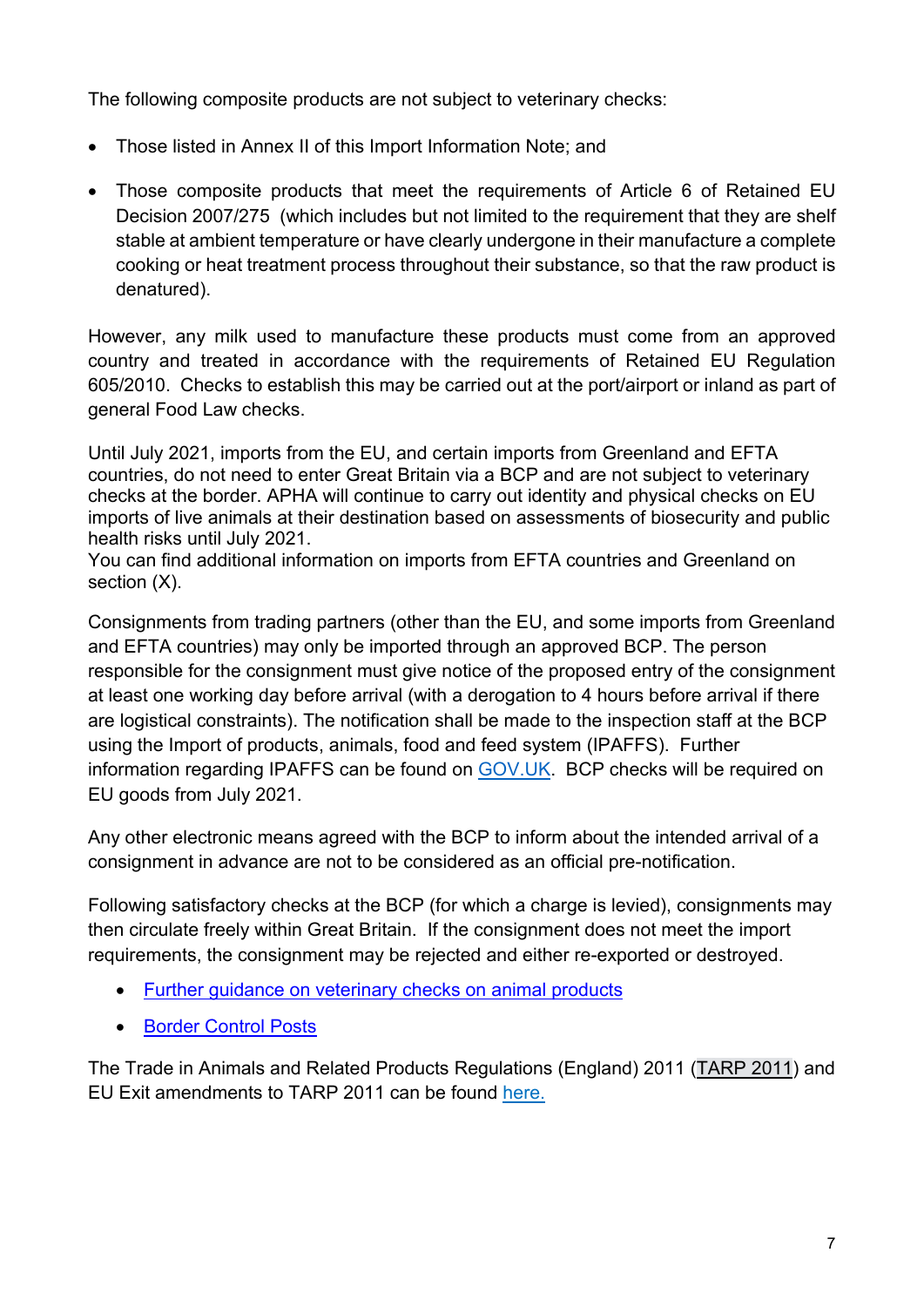# <span id="page-7-0"></span>**11. EFTA countries and Greenland**

The UK government recognises that Norway, Switzerland and Liechtenstein implement EU veterinary legislation in relation to the movement of animals and animal products. Therefore, animals and animal products from Norway, Switzerland and Liechtenstein must comply with the same requirements and controls applying to POAO from EU Member States. This also applies to Iceland for products of animal origin for human consumption and composite products.

Greenland and Faroe Islands must continue to apply the non-EU import regime for POAO and Composite products that do not contain fish. If the composite product contains fish as the only POAO ingredient, then they may follow the same requirements and controls applying to products from EU Member States.

# <span id="page-7-1"></span>**12. Safeguard measures**

Emergency safeguard action can be taken at very short notice to prohibit or restrict the importation of certain products from certain countries following an outbreak of disease or a public health issue. Information on the latest updates concerning disease outbreaks which may affect imports into the UK can be found on our Topical Issues page on the website.

Further information on the International and UK monitoring of animal diseases may be found on the animal disease monitoring website.

Importers can get the latest news about exotic notifiable disease outbreaks from the APHA subscription service.

- **[Topical issues](https://www.gov.uk/imports-and-exports-of-animals-and-animal-products-topical-issues)**
- [Animal diseases: international and UK monitoring](https://www.gov.uk/government/collections/animal-diseases-international-monitoring)
- [Exotic notifiable disease outbreak subscription service](https://www.gov.uk/government/collections/animal-diseases-international-monitoring)

# <span id="page-7-2"></span>**13. Legislation.gov.uk**

Consolidated legal texts, which integrate the basic instruments of retained EU legislation with their amendments and corrections in a single, non-official document, are available. Each consolidated text contains a list of all legal documents taken into account for its construction.

You can search for consolidated texts by inputting the 'document number' and 'year' and then clicking the option 'All UK Legislation (including originating from the EU)' on [legislation.gov.uk.](https://www.legislation.gov.uk/)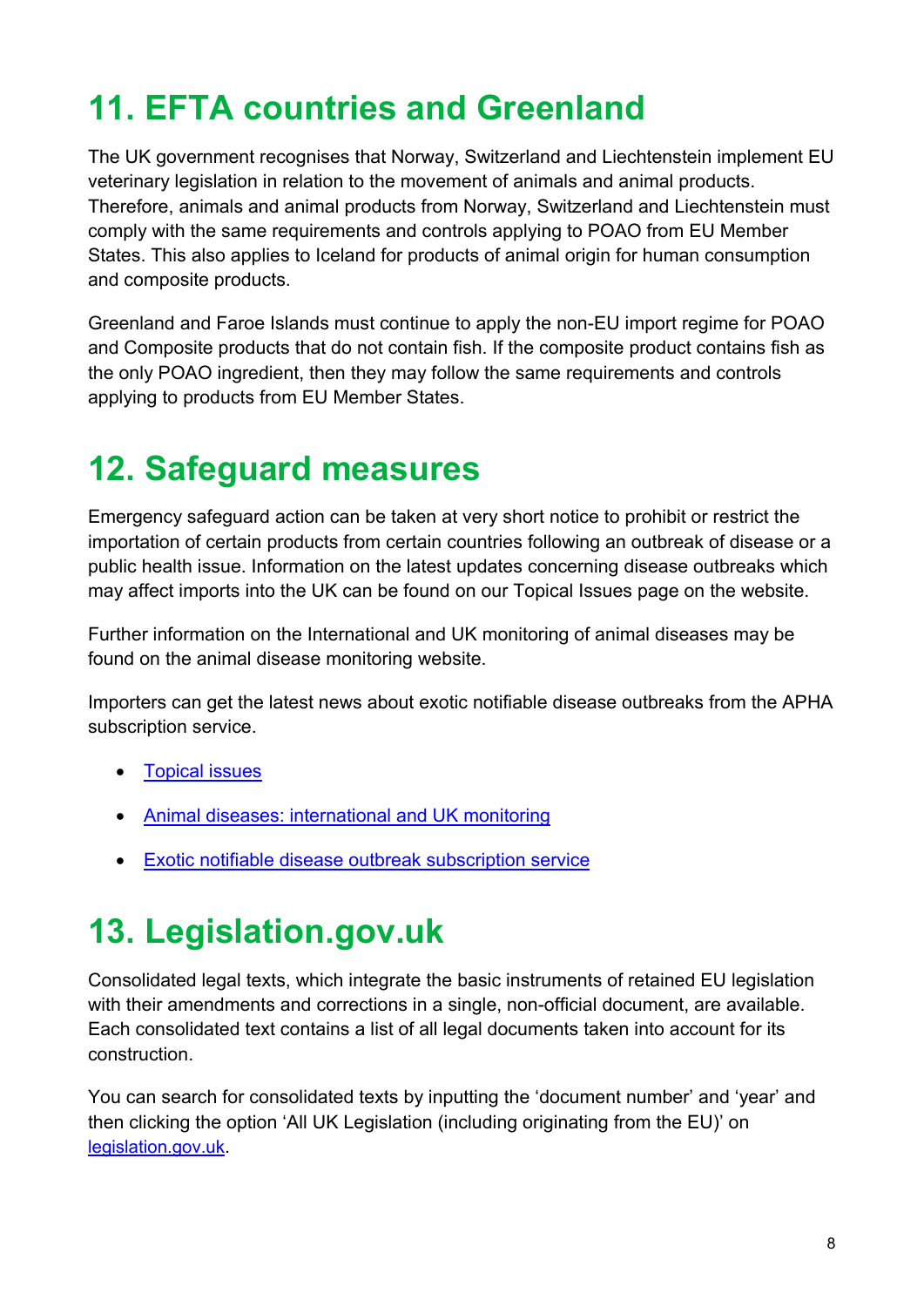Once you press 'search', you can find the relevant legislation listed with the full title of the legislation. Once you have selected the legislation, you may see the following message at the top of the page:

''Changes to legislation: There are outstanding changes not yet made to XXX. Those changes will be listed when you open the content using the Table of Contents below. Any changes that have already been made to the legislation appear in the content and are referenced with annotations.''

Please note that the consolidated text may not contain the latest amendment to the legislation, as it takes several weeks for this to be updated. EU Exit amendments to legislation may take several months too. We advise to read the legislation alongside the EU Exit amendments made in the below UK laws:

- [The Import of, and Trade in, Animals and Animal Products \(Miscellaneous](https://www.legislation.gov.uk/ukdsi/2020/9780348213928/contents)  [Amendments\) \(EU Exit\) Regulations 2020](https://www.legislation.gov.uk/ukdsi/2020/9780348213928/contents)
- The Official Controls (Animals, Feed and Food, Plant Health etc.) (Amendment) (EU [Exit\) Regulations 2020](https://www.legislation.gov.uk/ukdsi/2020/9780348214413/contents)
- [The Official Controls \(Animals, Feed and Food, Plant Health etc.\) \(Amendment\) \(EU](https://www.legislation.gov.uk/uksi/2020/1631/contents/made)  [Exit\) \(No. 2\) Regulations 2020](https://www.legislation.gov.uk/uksi/2020/1631/contents/made)
- [The Aquatic Animal Health and Alien Species in Aquaculture, Animals, and](https://www.legislation.gov.uk/uksi/2020/1463/contents/made)  [Marketing of Seed, Plant and Propagating Material \(Legislative Functions and](https://www.legislation.gov.uk/uksi/2020/1463/contents/made)  [Miscellaneous Provisions\) \(Amendment\) \(EU Exit\) Regulations 2020](https://www.legislation.gov.uk/uksi/2020/1463/contents/made)
- [The Animals, Aquatic Animal Health, Invasive Alien Species, Plant Propagating](https://www.legislation.gov.uk/uksi/2020/1388/contents/made)  [Material and Seeds \(Amendment\) \(EU Exit\) Regulations 2020](https://www.legislation.gov.uk/uksi/2020/1388/contents/made)
- [The Trade in Animals and Animal Products \(Legislative Functions\) and Veterinary](https://www.legislation.gov.uk/uksi/2019/1225/contents/made)  [Surgeons \(Amendment\) \(EU Exit\) Regulations 2019](https://www.legislation.gov.uk/uksi/2019/1225/contents/made)

EU Exit amendments to Regulations 206/2010, 605/2010, 798/2008, 2019/626 and Decision 2007/275 can be found on the first link: The Import of, and Trade in, Animals and [Animal Products \(Miscellaneous Amendments\) \(EU Exit\) Regulations 2020](https://www.legislation.gov.uk/ukdsi/2020/9780348213928/contents) 

Texts provided in this section are intended for information only. Please note that these texts have no legal value. For legal purposes please refer to the texts published in [legislation.gov.uk.](https://www.legislation.gov.uk/)

Further information on changes in relation to EU legislation and UK law can be found on [legislation.gov.uk.](https://www.legislation.gov.uk/eu-legislation-and-uk-law) Please continue to use legislation.gov.uk to find EU retained law applicable to Great Britain. Please avoid using the EU Commission website for information on imports into Great Britain.

# <span id="page-8-0"></span>**14. Other important advice and guidance**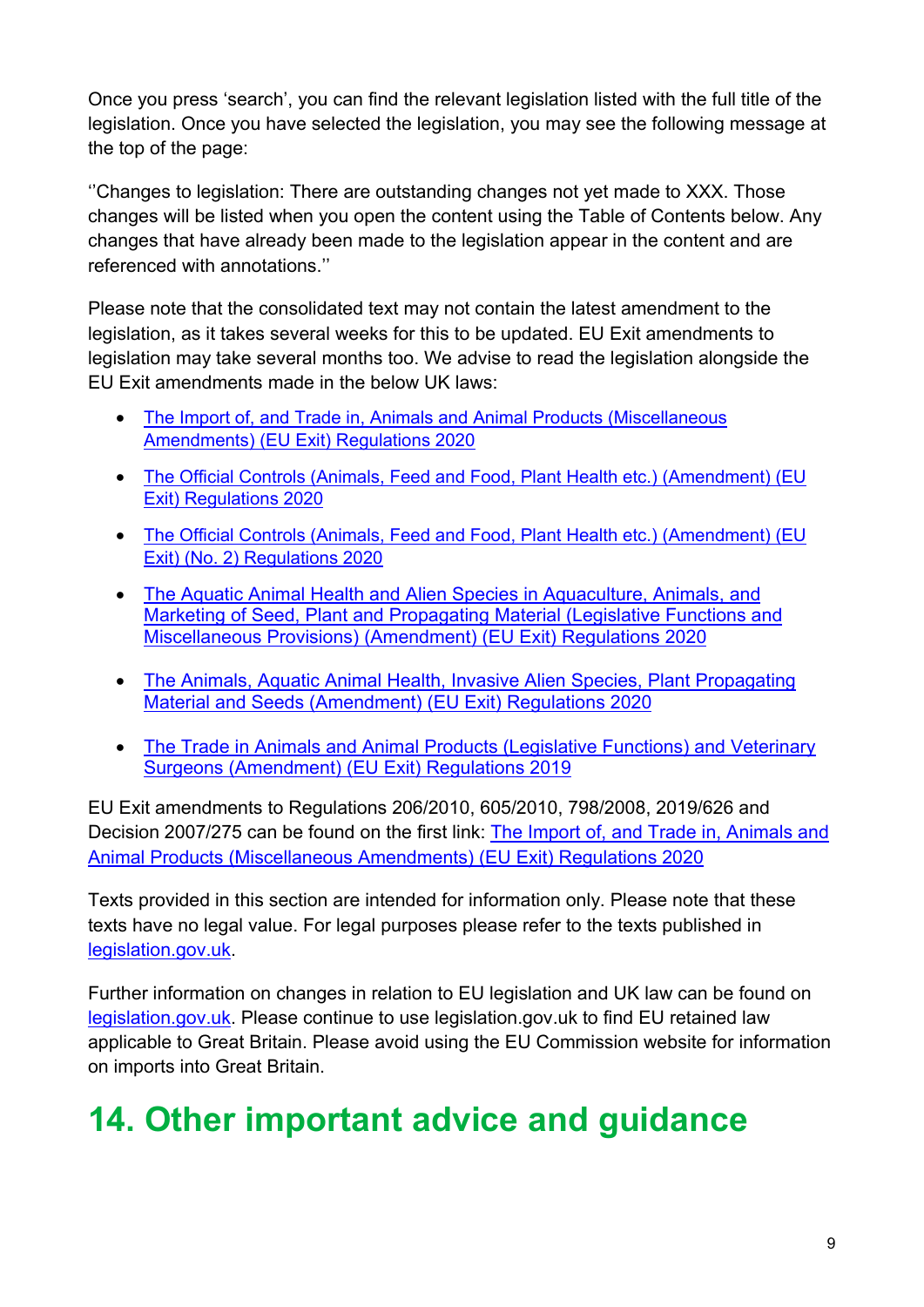Importers are also directed to the flowchart and Q & A on the Food Standards Agency's website for further information to help classify your composite product and its import requirements.

<span id="page-9-0"></span>[Food Standards Agency Composite Products](https://www.food.gov.uk/business-industry/imports/compositeprods)

# **15. Contact for further information**

For further information regarding import requirements, contact the Animal and Plant Health Agency (APHA) Imports team:

Centre for International Trade - Carlisle Eden Bridge House Lowther Street **Carlisle** CA3 8DX

Email: [Imports@apha.gov.uk](mailto:Imports@apha.gov.uk)

Telephone: 03000 200 301

### <span id="page-9-1"></span>**Annex 1**

#### **List of Composite Products subject to official controls as referred to in Article 3 of Retained EU Decision 2007/275.**

This list sets out composite products according to the goods nomenclature in use in Great Britain to determine the selection of consignments that must be submitted to official controls at a border control post.

#### *TABLE*

Without prejudice to the rules for the interpretation of the CN, the wording for the description of goods in column 2 is considered to be of indicative value only, since the goods covered by this Decision are determined, within this Annex, by CN codes.

Where there is an 'Ex' symbol in front of a CN code, the goods covered by this Decision are determined by the scope of the CN code and by that of the corresponding description in column (2) and the qualification and explanation in column (3).

### *CHAPTER 15*

**Animal or vegetable fats and oils and their cleavage products; prepared edible fats; animal or vegetable waxes** 

**General remarks**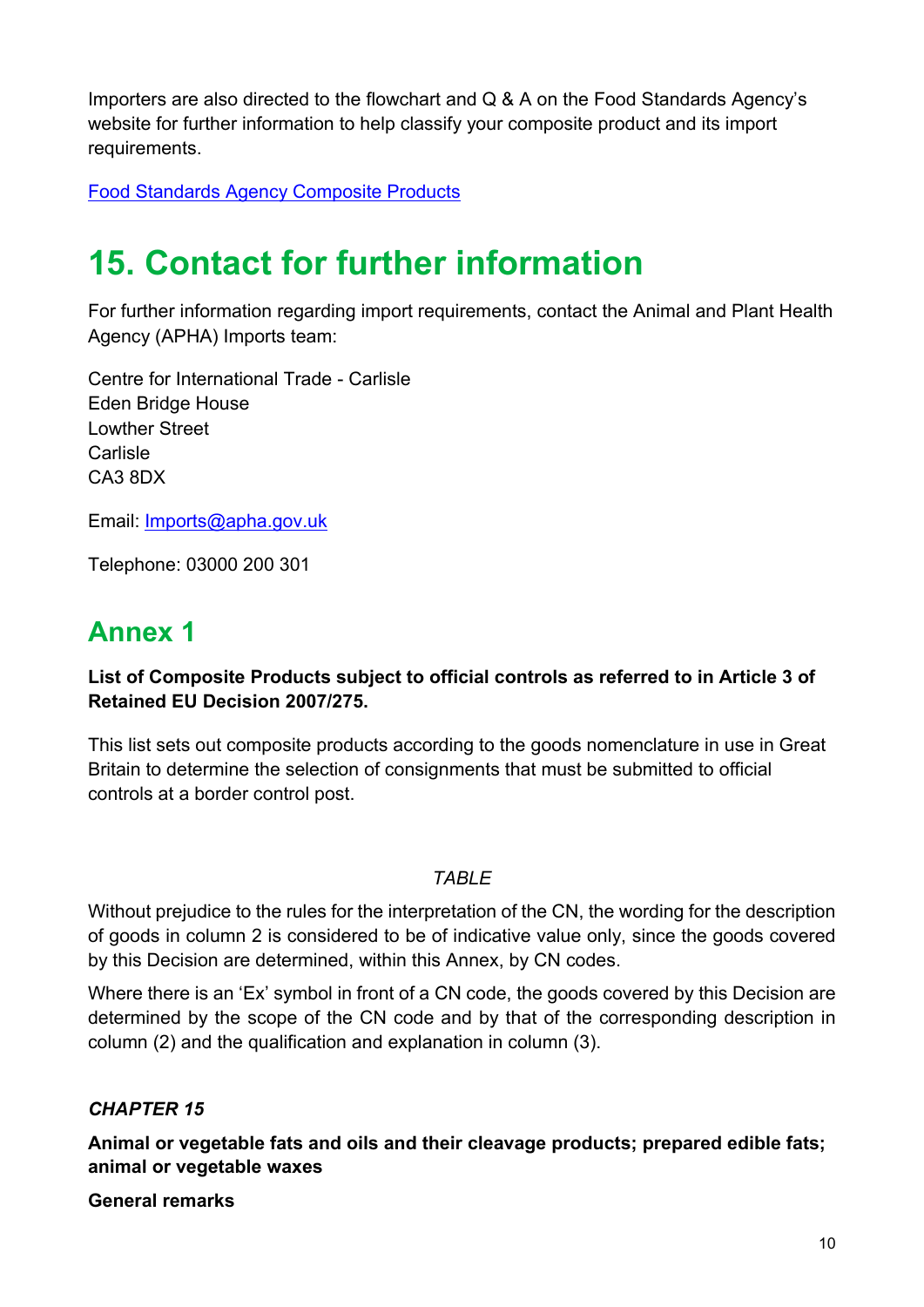All animal derived fats and oils. Specific requirements for the following products are set out in Annex XIV to Regulation (EU) No 142/2011:

1. rendered fats and fish oils in Row 3 of Table 1 of Section 1 of Chapter I;

2. rendered fats from Category 2 materials for certain purposes outside the feed chain for farmed animals (for example oleo chemical purposes) in Row 17 of Table 2 of Section 1 of Chapter II;

3. fat derivatives in Row 18 of Table 2 of Section 1 of Chapter II.

Fat derivatives include first stage products derived from fats and oils when in their pure state produced by a method set out in point 1 of Chapter XI of Annex XIII to Regulation No 142/2011.

Derivatives mixed with other materials are subjected to veterinary checks.

#### **Notes to Chapter 15 (extract from the Notes to this Chapter of the Combined Nomenclature (CN) as laid down in Annex I to Regulation (EEC) No 2658/87)**

- 1. This chapter does not cover:
	- (a) pig fat or poultry fat on heading 0209;
	- (b) cocoa butter, fat and oil (heading 1804);

(c) edible preparations containing by weight more than 15 % of the products of heading 0405 (generally Chapter 21);

- (d) greaves (heading 230 ) or residues of headings 2304 to 2306 ;
- 3. Heading 1518 does not cover fats or oils or their fractions, merely denatured, which are classified in the heading appropriate to the corresponding undenatured fats and oils and their fractions.
- 4. Soap stocks, oil foots and dregs, stearin pitch, glycerol pitch and wool grease residues fall in heading 1522.

#### **Extract from the Harmonised System Explanatory Notes**

Heading **1516** covers animal and vegetable fats and oils, which have undergone a specific chemical transformation of a kind mentioned below but have not been further prepared.

The heading also covers similarly treated fractions of animal or vegetable fats and oils.

Hydrogenation, which is affected by bringing the products into contact with pure hydrogen at a suitable temperature and pressure in the presence of a catalyst (usually finely divided nickel), raises the melting points of fats and increases the consistency of oils by transforming unsaturated glycerides into saturated glycerides of higher melting points.

Heading **1518** covers inedible mixtures or preparations of animal or vegetable fats or oils or of fractions of different fats or oils of the Chapter, not elsewhere specified or included.

This part covers, inter alia, used deep-frying oil containing, for example, rape oil, soya-bean oil and a small quantity of animal fat, for use in the preparation of animal feeds.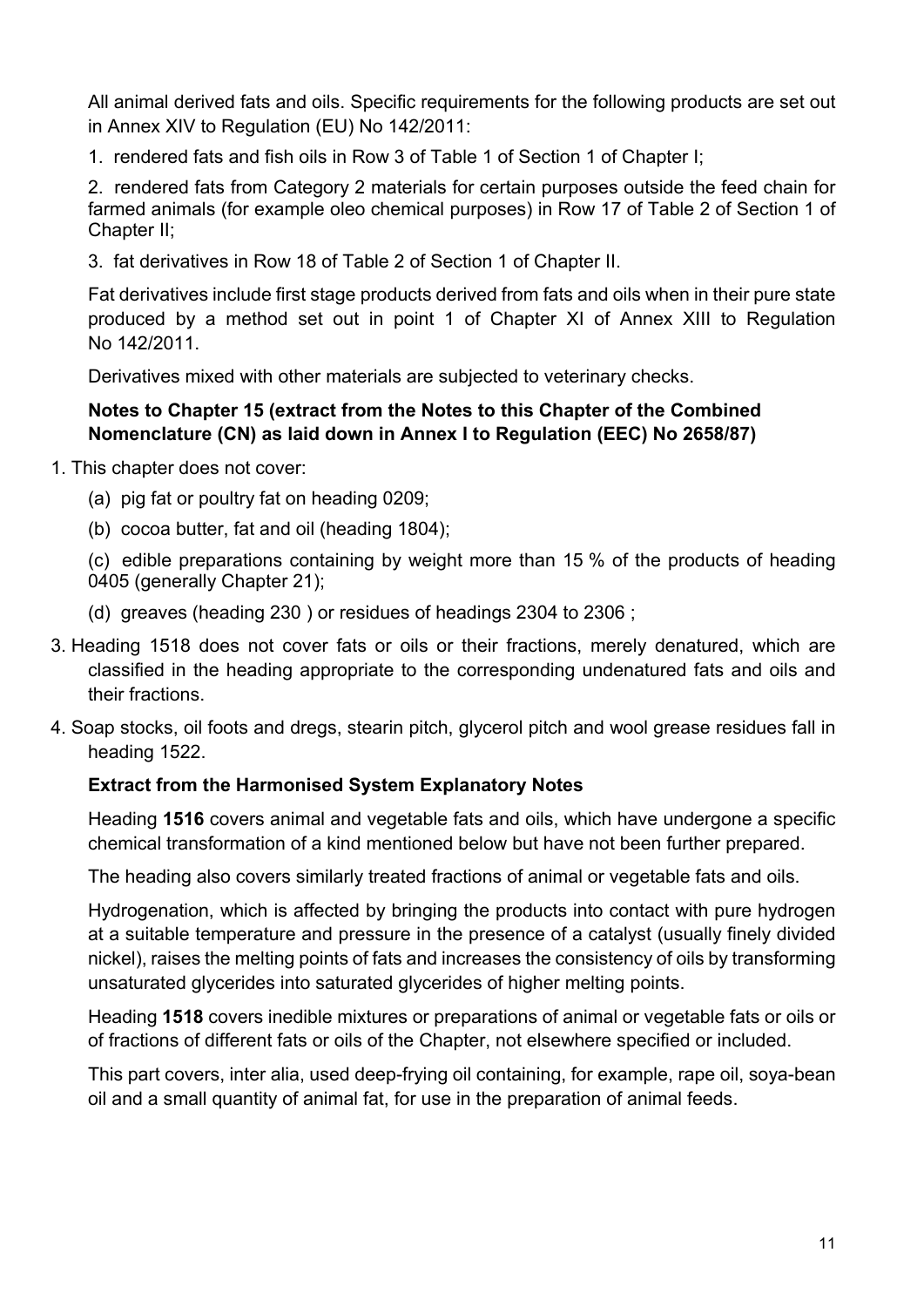| <b>CN</b> code | <b>Description</b>                                                                                                        | <b>Qualification and explanation</b>                                                                                                                                                                                                                                                              |
|----------------|---------------------------------------------------------------------------------------------------------------------------|---------------------------------------------------------------------------------------------------------------------------------------------------------------------------------------------------------------------------------------------------------------------------------------------------|
| (1)            | (2)                                                                                                                       | (3)                                                                                                                                                                                                                                                                                               |
| 1501           | poultry fat, other than that of 4 and 6 of this Decision).<br>heading 0209 or 1503.                                       | Pig fat (including lard) and $\blacktriangleright$ M4 Composite products only (see Articles<br>For products other than composite products,<br>see Annex I to Commission Implementing<br>Regulation (EU) 2019/2007 (1). <                                                                          |
| 1502           | sheep or goats, other than   4 and 6 of this Decision).<br>those of heading 1503.                                         | Fats of bovine animals, $\triangleright$ M4 Composite products only (see Articles<br>For products other than composite products,<br>see Annex I to Commission Implementing<br>Regulation (EU) 2019/2007 (1). ◀                                                                                    |
| 1503 00        | stearin,<br>Lard<br>oleostearin,<br>mixed<br>or<br>prepared.                                                              | $\text{land}$ oil, $\blacktriangleright$ M4 Composite products only (see Articles<br>oleo-oil and 4 and 6 of this Decision).<br>tallow oil, not emulsified or For products other than composite products,<br>otherwise see Annex I to Commission Implementing<br>Regulation (EU) 2019/2007 (1). ◀ |
| 1504           | fractions, of fish or marine 4 and 6 of this Decision).<br>modified.                                                      | Fats and oils and their $\triangleright$ M4 Composite products only (see Articles<br>mammals, whether or not For products other than composite products,<br>refined, but not chemically see Annex I to Commission Implementing<br>Regulation (EU) 2019/2007 (1). ◀                                |
| $\Psi$ M3      |                                                                                                                           |                                                                                                                                                                                                                                                                                                   |
| 1505 00        | Wool grease<br>and<br>substances<br>therefrom<br>lanolin).                                                                | fatty ► M4 Composite products only (see Articles<br>derived $4$ and 6 of this Decision).<br>(including For products other than composite products,<br>see Annex I to Commission Implementing<br>Regulation (EU) 2019/2007 (1). ◀                                                                  |
| $\Psi$ M2      |                                                                                                                           |                                                                                                                                                                                                                                                                                                   |
| 1506 00 00     | and their fractions, whether 4 and 6 of this Decision).<br>not refined, but<br>or<br>chemically modified.                 | Other animal fats and oils $\triangleright$ M4 Composite products only (see Articles<br>not For products other than composite products,<br>see Annex I to Commission Implementing<br>Regulation (EU) 2019/2007 ( <sup>1</sup> ). <                                                                |
| 1516 10        | their fractions, partly $or 4$ and 6 of this Decision).<br>wholly hydrogenated, inter-<br>esterified, re-esterified<br>or | Animal fats and oils and $\blacktriangleright$ M4 Composite products only (see Articles                                                                                                                                                                                                           |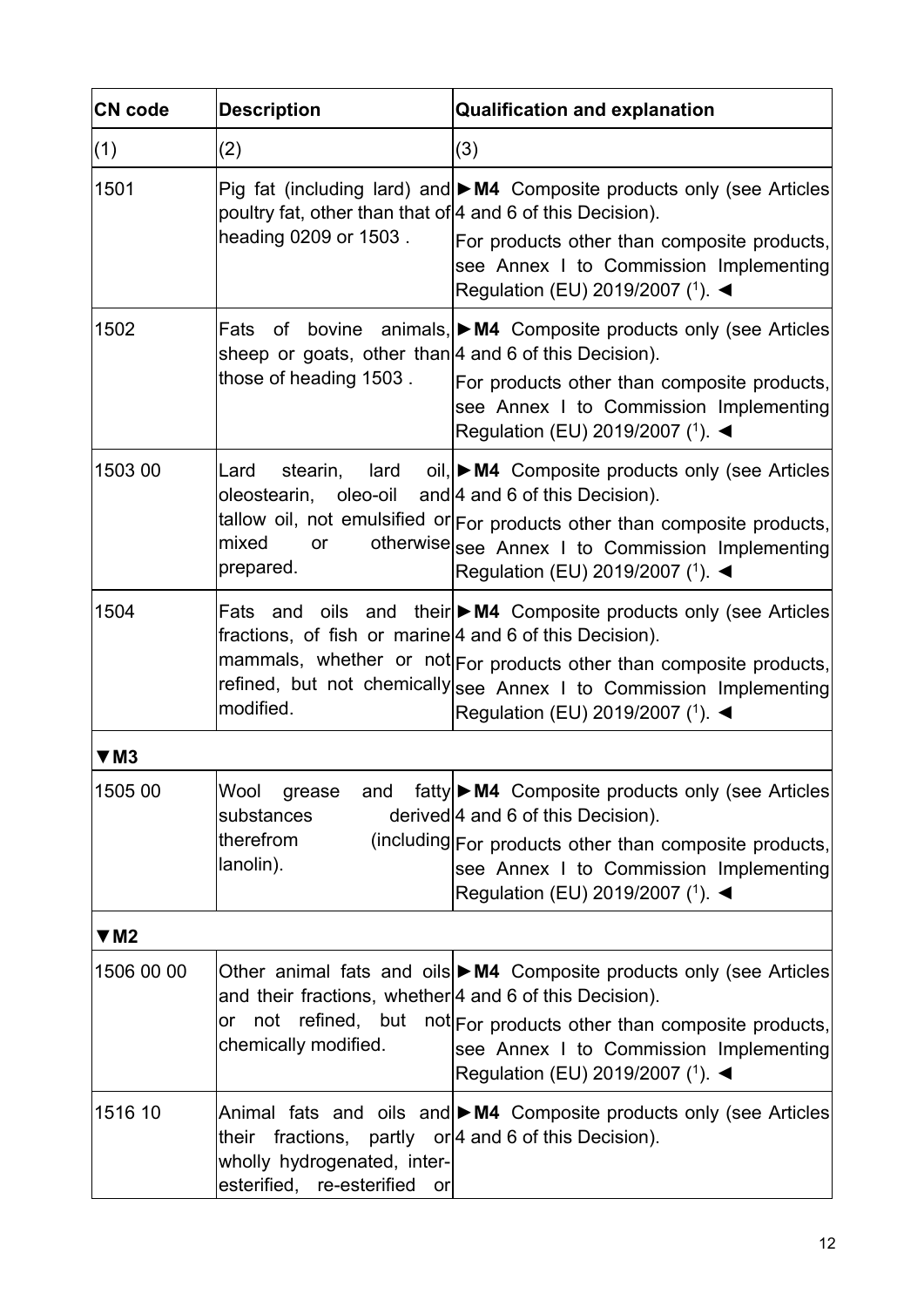|                        | prepared.                                                                                                                        | elaidinised, whether or not For products other than composite products,<br>refined, but not further see Annex I to Commission Implementing<br>Regulation (EU) 2019/2007 (1). ◀                                                                                                                                                                                        |
|------------------------|----------------------------------------------------------------------------------------------------------------------------------|-----------------------------------------------------------------------------------------------------------------------------------------------------------------------------------------------------------------------------------------------------------------------------------------------------------------------------------------------------------------------|
| Ex 15 17               | or preparations of animal or $ 4$ and 6 of this Decision).<br>than edible fats or oils or<br>their fractions of heading<br>1516. | Margarine, edible mixtures M4 Composite products only (see Articles<br>vegetable fats or oils or of For products other than composite products,<br>fractions of different fats or see Annex I to Commission Implementing<br>oils of this chapter, other Regulation (EU) 2019/2007 (1). <                                                                              |
|                        | oils<br>boiled,<br>in vacuum or in inert gas or<br>chemically<br>otherwise<br>modified, excluding those of<br>heading 1516.      | Ex 1518 00 91 Animal or vegetable fats and $\triangleright$ M4 Composite products only (see Articles<br>and their fractions, 4 and 6 of this Decision).<br>oxidised, For products other than composite products,<br>dehydrated, sulphurised, see Annex I to Commission Implementing<br>blown, polymerised by heat Regulation (EU) 2019/2007 (1). $\blacktriangleleft$ |
| $\Psi$ M3              |                                                                                                                                  |                                                                                                                                                                                                                                                                                                                                                                       |
| Ex 1518 00 95 Inedible | mixtures<br>preparations of animal or of 4 and 6 of this Decision).<br>and oils and their fractions.                             | or ▶ M4 Composite products only (see Articles<br>animal and vegetable fats For products other than composite products,<br>see Annex I to Commission Implementing<br>Regulation (EU) 2019/2007 (1). <                                                                                                                                                                  |
| Ex 1518 00 99 Other.   |                                                                                                                                  | • M4 Composite products only (see Articles<br>4 and 6 of this Decision).<br>For products other than composite products,<br>see Annex I to Commission Implementing<br>Regulation (EU) 2019/2007 (1). ◀                                                                                                                                                                 |
| $\Psi$ M2              |                                                                                                                                  |                                                                                                                                                                                                                                                                                                                                                                       |
| 1521 90 91             | Raw<br>insect waxes.                                                                                                             | beeswax and other $\triangleright$ M4 Composite products only (see Articles<br>4 and 6 of this Decision).<br>For products other than composite products,<br>see Annex I to Commission Implementing<br>Regulation (EU) 2019/2007 (1). ◀                                                                                                                                |
| 1521 90 99             | whether<br>waxes,                                                                                                                | Beeswax and other insect $\triangleright$ M4 Composite products only (see Articles<br>or $not   4$ and 6 of this Decision).                                                                                                                                                                                                                                           |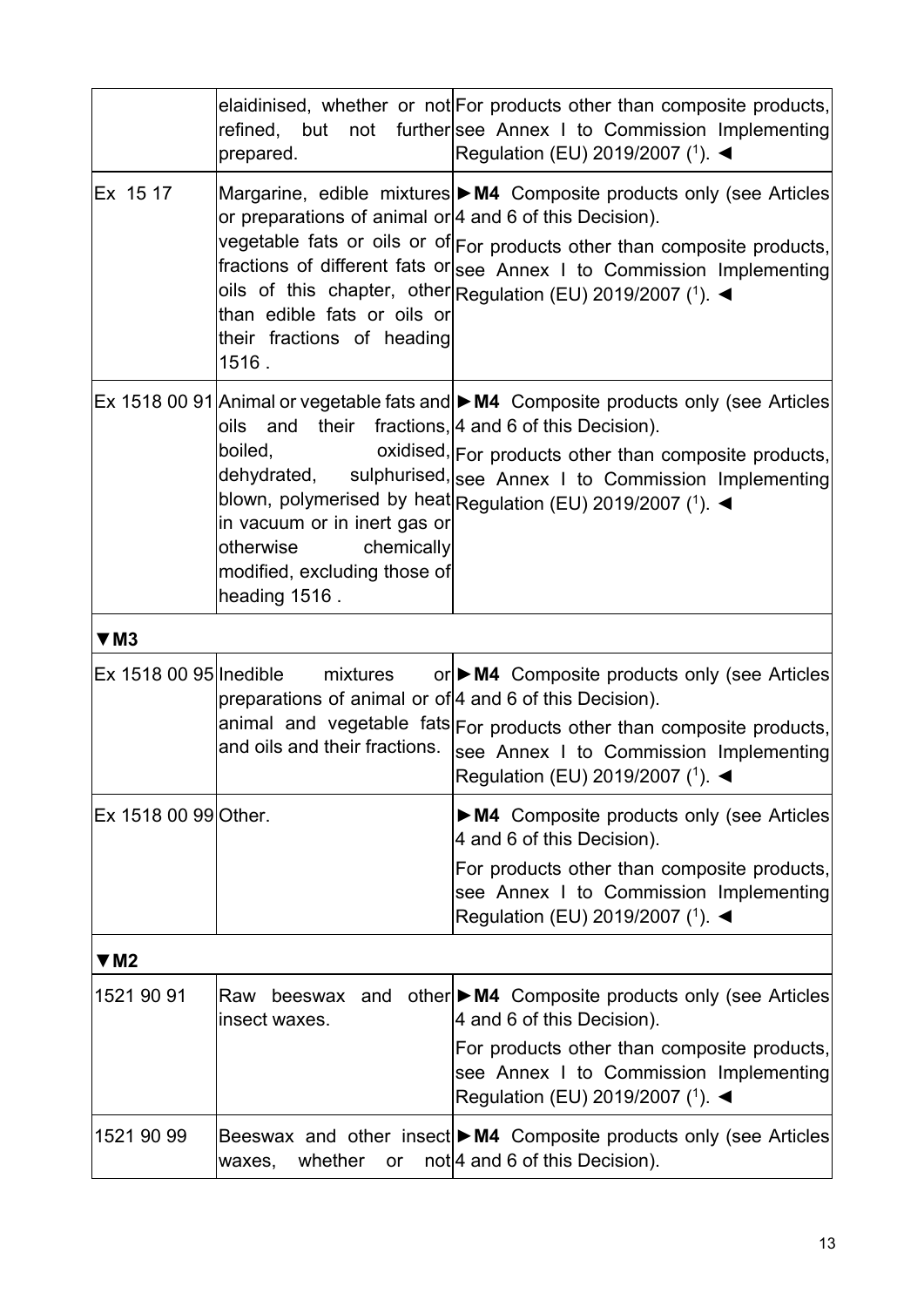|            | than raw.                                                                  | refined or coloured, other For products other than composite products,<br>see Annex I to Commission Implementing<br>Regulation (EU) 2019/2007 (1). ◀                                                                                       |
|------------|----------------------------------------------------------------------------|--------------------------------------------------------------------------------------------------------------------------------------------------------------------------------------------------------------------------------------------|
| Ex 1522 00 | from the treatment of fatty 4 and 6 of this Decision).<br>vegetable waxes. | Degras; residues resulting $\triangleright$ M4 Composite products only (see Articles<br>substances or animal and For products other than composite products,<br>see Annex I to Commission Implementing<br>Regulation (EU) 2019/2007 (1). ◀ |

( 1) Retained EU Regulation 2019/2007 of 18 November 2019 laying down rules for the application of Regulation (EU) 2017/625 of the European Parliament and of the Council as regards the lists of animals, products of animal origin, germinal products, animal byproducts and derived products and hay and straw subject to official controls at border control posts and amending Decision 2007/275/EC

#### **CHAPTER 16**

Preparations of meat, of fish or of crustaceans, molluscs or other aquatic invertebrates

This chapter covers composite products containing processed animal products.

Notes to Chapter 16

1. This chapter does not cover meat, meat offal, fish, crustaceans, molluscs or other aquatic invertebrates prepared or preserved by the process specified in Chapter 2 or 3 or heading 0504.

2. Food preparations fall in this chapter provided that they contain more than 20 % by weight of sausage, meat, meat offal, blood, fish or crustaceans, molluscs or other aquatic invertebrates, or any combination thereof. In cases where the preparation contains two or more of the products mentioned above, it is classified in the heading of Chapter 16 corresponding to the component or components which predominate by weight. These provisions do not apply to the stuffed products of heading 1902 or to the preparations of heading 2103 or 2104.

For preparations containing liver, the provisions of the second sentence shall not apply in determining the subheadings within heading 1601 or 1602.

| <b>CN</b> code Description | Qualification and explanation |
|----------------------------|-------------------------------|
| (2)                        | (3)                           |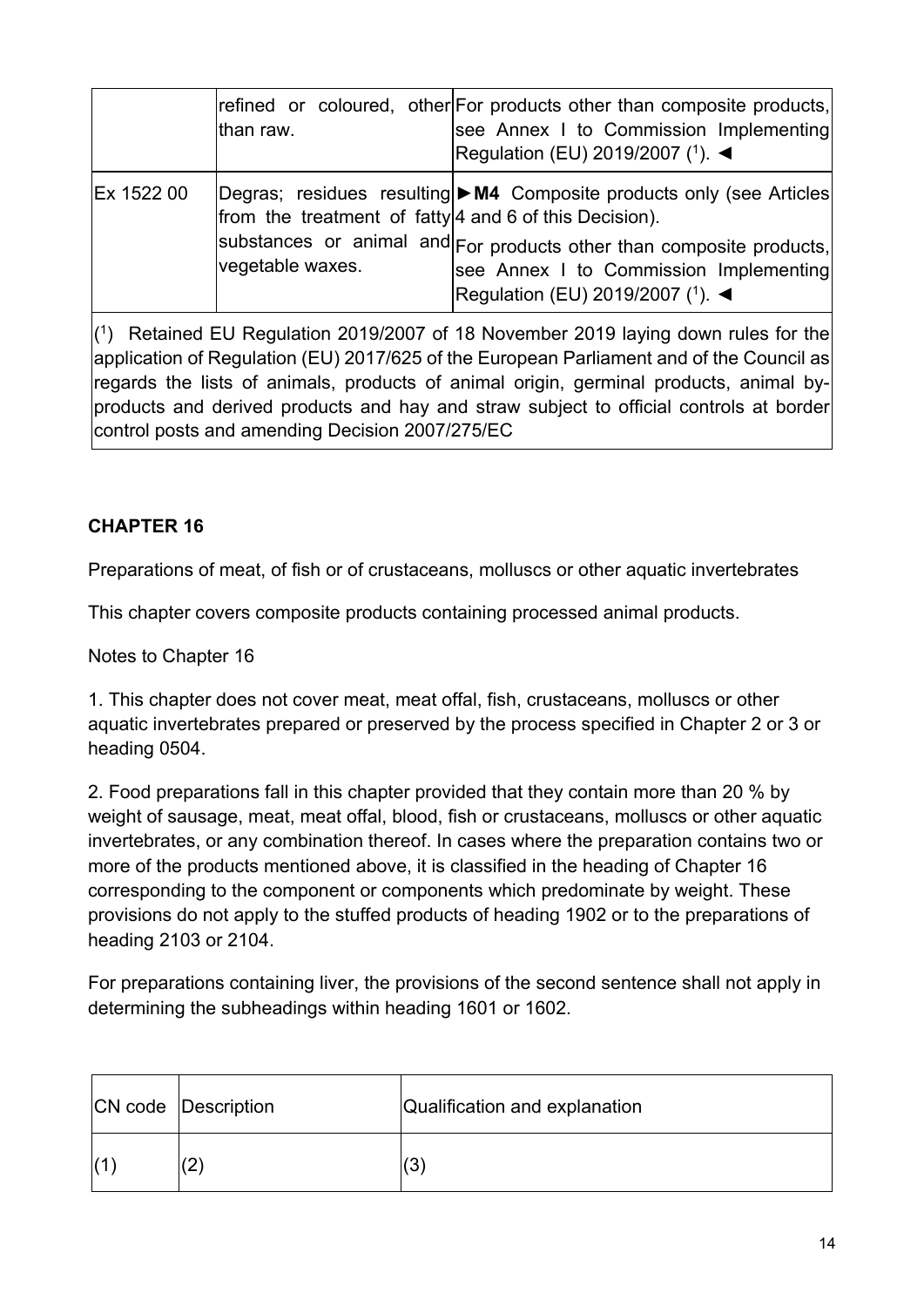| 1601 00                                                                                                                                                                                                                                                                 | Sausages and similar<br>products, of meat, meat<br>offal or blood; food<br>preparations based on<br>these products. | • M4 Composite products only (see Articles 4 and<br>6 of this Decision).<br>For products other than composite products, see<br>Annex I to Commission Implementing Regulation<br>(EU) 2019/2007 (1). < |
|-------------------------------------------------------------------------------------------------------------------------------------------------------------------------------------------------------------------------------------------------------------------------|---------------------------------------------------------------------------------------------------------------------|-------------------------------------------------------------------------------------------------------------------------------------------------------------------------------------------------------|
| 1602                                                                                                                                                                                                                                                                    | Other prepared or<br>preserved meat, meat<br>offal or blood.                                                        | • M4 Composite products only (see Articles 4 and<br>6 of this Decision).<br>For products other than composite products, see<br>Annex I to Commission Implementing Regulation<br>(EU) 2019/2007 (1). < |
| $\Psi$ M3                                                                                                                                                                                                                                                               |                                                                                                                     |                                                                                                                                                                                                       |
| 1603 00                                                                                                                                                                                                                                                                 | Extracts and juices of<br>meat, fish or crustaceans,<br>molluscs or other aquatic<br>invertebrates.                 | • M4 Composite products only (see Articles 4 and<br>6 of this Decision).<br>For products other than composite products, see<br>Annex I to Commission Implementing Regulation<br>(EU) 2019/2007 (1). ◀ |
|                                                                                                                                                                                                                                                                         | Ex 16 04   Prepared or preserved<br>fish; caviar and caviar<br>substitutes prepared from<br>fish eggs:              | • M4 Composite products only (see Articles 4 and<br>6 of this Decision).<br>For products other than composite products, see<br>Annex I to Commission Implementing Regulation<br>(EU) 2019/2007 (1). ◀ |
|                                                                                                                                                                                                                                                                         | Ex 16 05 Crustaceans, molluscs<br>and other aquatic<br>invertebrates, prepared or<br>preserved:                     | • M4 Composite products only (see Articles 4 and<br>6 of this Decision).<br>For products other than composite products, see<br>Annex I to Commission Implementing Regulation<br>(EU) 2019/2007 (1). ◀ |
| $\Psi$ M2                                                                                                                                                                                                                                                               |                                                                                                                     |                                                                                                                                                                                                       |
| Commission Implementing Regulation (EU) 2019/2007 of 18 November 2019 laying<br>(1)<br>down rules for the application of Regulation (EU) 2017/625 of the European Parliament<br>and of the Council as regards the lists of animals, products of animal origin, germinal |                                                                                                                     |                                                                                                                                                                                                       |

products, animal by-products and derived products and hay and straw subject to official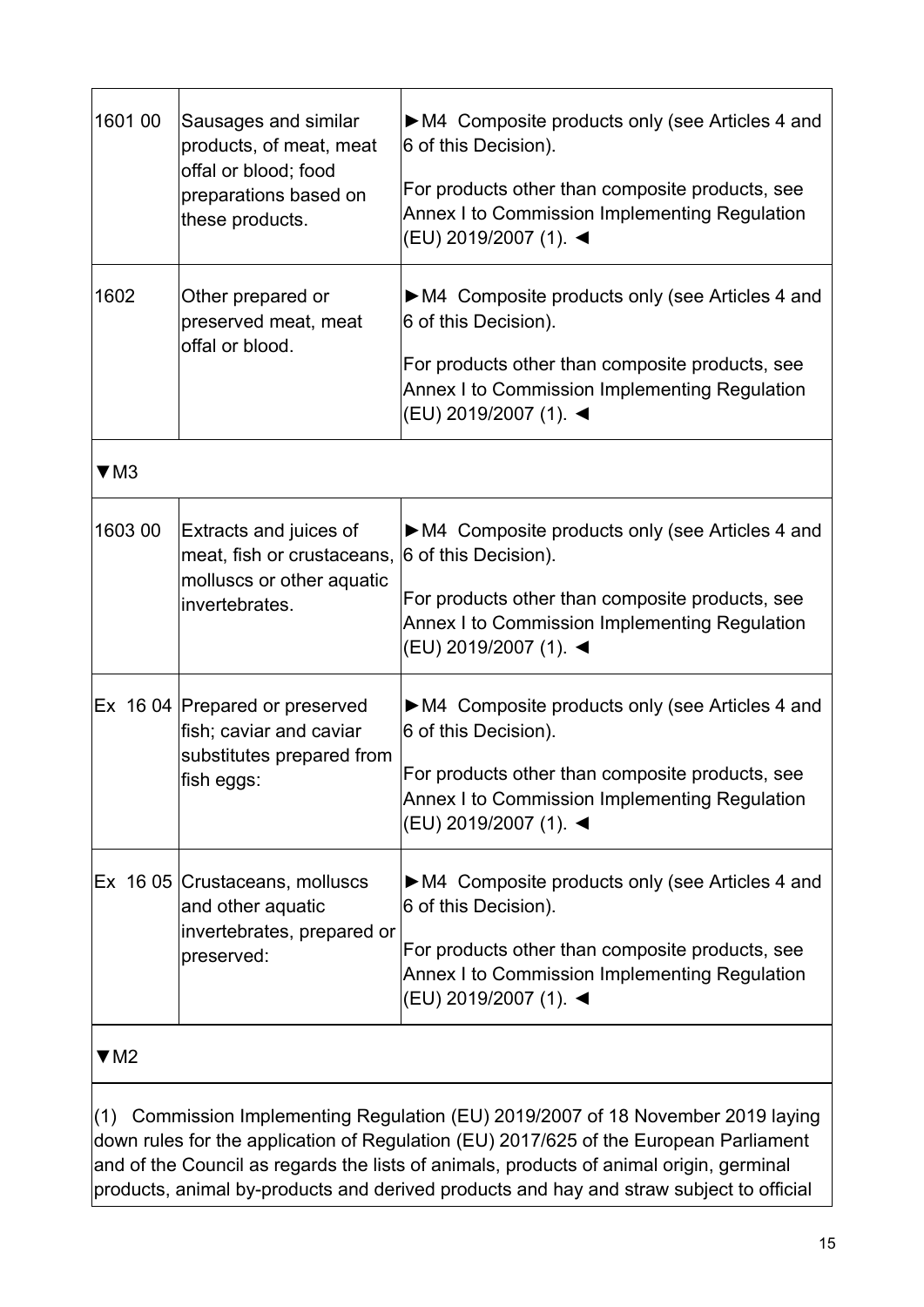controls at border control posts and amending Decision 2007/275/EC (OJ L 312, 29.11.2019, p. 1).

### **CHAPTER 17**

Sugars and sugar confectionery

Notes to Chapter 17 (extract from the Notes to this Chapter of the Combined Nomenclature (CN) as laid down in Annex I to Regulation (EEC) No 2658/87)

1. This chapter does not cover: chemically pure sugars (other than sucrose, lactose, maltose, glucose and fructose) or other products of heading 2940;

|           | <b>CN</b> code Description                                                                                                                                                                              | Qualification and explanation                                                                                                                                                                                                                                       |
|-----------|---------------------------------------------------------------------------------------------------------------------------------------------------------------------------------------------------------|---------------------------------------------------------------------------------------------------------------------------------------------------------------------------------------------------------------------------------------------------------------------|
| (1)       | (2)                                                                                                                                                                                                     | (3)                                                                                                                                                                                                                                                                 |
| $\Psi$ M3 |                                                                                                                                                                                                         |                                                                                                                                                                                                                                                                     |
|           | pure lactose, maltose, glucose<br>and fructose, in solid form; sugar<br>syrups not containing added<br>flavouring or colouring matter;<br>artificial honey, whether or not<br>mixed with natural honey. | Ex 17 02 Other sugars, including chemically $\triangleright$ M4 Composite products only (see<br>Articles 4 and 6 of this Decision).<br>For products other than composite<br>products, see Annex I to Commission<br>Implementing Regulation (EU)<br>2019/2007 (1). ◀ |

(1) Commission Implementing Regulation (EU) 2019/2007 of 18 November 2019 laying down rules for the application of Regulation (EU) 2017/625 of the European Parliament and of the Council as regards the lists of animals, products of animal origin, germinal products, animal by-products and derived products and hay and straw subject to official controls at border control posts and amending Decision 2007/275/EC (OJ L 312, 29.11.2019, p. 1).

#### $\Psi$ M3

### **CHAPTER 18**

Cocoa and cocoa preparations

General remarks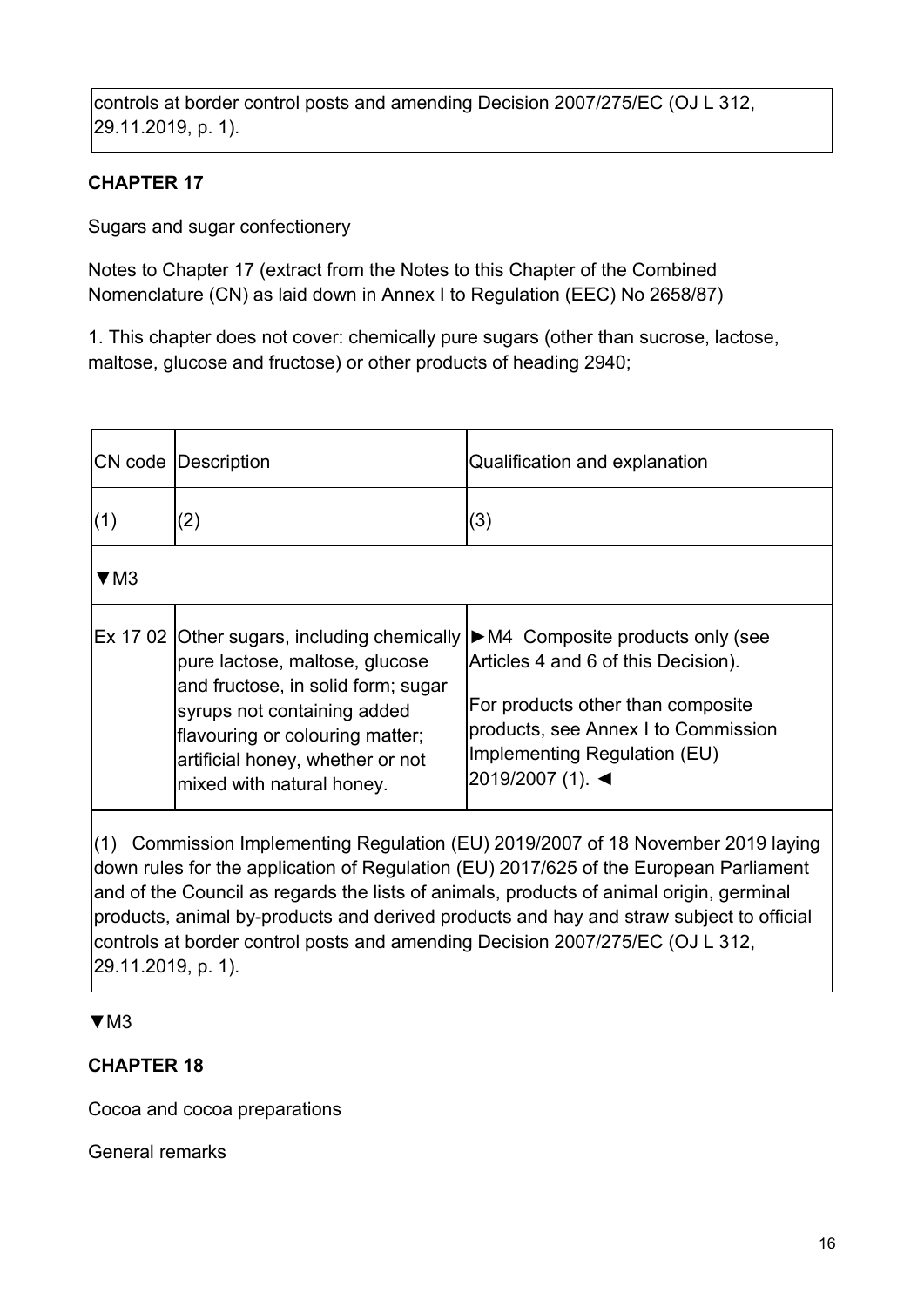This chapter covers animal products and composite products containing processed animal products.

Notes to Chapter 18 (extract from the Notes to this Chapter of the Combined Nomenclature (CN) as laid down in Annex I to Regulation (EEC) No 2658/87)

This chapter does not cover the preparations of heading 0403, 1901, 1904, 1905, 2105, 2202, 2208, 3003 or 3004.

| CN code  | Description                                                   | Qualification and explanation                                                                                                                                                                        |
|----------|---------------------------------------------------------------|------------------------------------------------------------------------------------------------------------------------------------------------------------------------------------------------------|
| (1)      | (2)                                                           | (3)                                                                                                                                                                                                  |
| Ex 18 06 | Chocolate and other food<br>preparations containing<br>cocoa. | • M4 Composite products only (see Articles 4 and<br>6 of this Decision).<br>For products other than composite products, see<br>Annex I to Commission Implementing Regulation<br> (EU) 2019/2007 (1). |

(1) Retained EU Regulation 2019/2007 of 18 November 2019 laying down rules for the application of Regulation (EU) 2017/625 of the European Parliament and of the Council as regards the lists of animals, products of animal origin, germinal products, animal byproducts and derived products and hay and straw subject to official controls at border control posts and amending Decision 2007/275/EC (OJ L 312, 29.11.2019, p. 1).

### **CHAPTER 19**

Preparations of cereals, flour, starch or milk; pastry cooks' products

This chapter covers composite products containing processed animal products and food preparations containing unprocessed animal products.

Heading 1902 [pasta, whether or not cooked or stuffed (with meat or other substances) or otherwise prepared, such as spaghetti, macaroni, noodles, lasagne, gnocchi, ravioli, cannelloni; couscous, whether or not prepared] covers only animal products contained in products of subheadings 1902 11 , 1902 20 , 1902 30 and 1902 40 .

Heading 1902 covers cooked or pre-cooked culinary preparations containing animal products as set out for composite products in Articles 4 to 6 of Decision 2007/275/EC.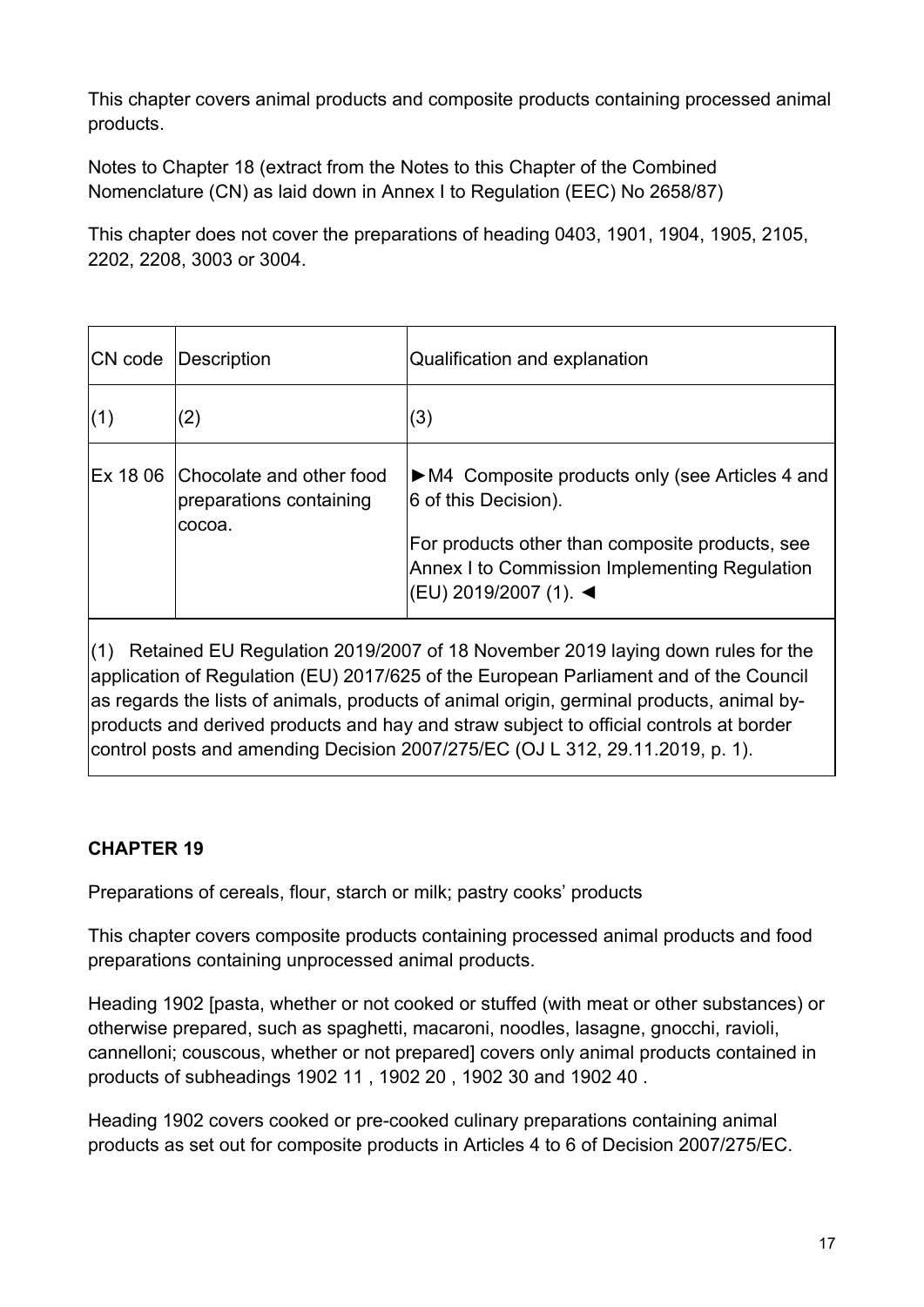Notes to Chapter 19 (extract from the Notes to this Chapter of the Combined Nomenclature (CN) as laid down in Annex I to Regulation (EEC) No 2658/87)

1. This chapter covers in the case of stuffed products of heading 1902 , food preparations containing more than 20 % by weight of sausage, meat, meat offal, blood, fish, or crustaceans, molluscs or other aquatic invertebrates, or any combination thereof (Chapter 16);

| CN code     | <b>Description</b>                                                                                                                                                                                                                                                                                                                                                                                                                                                 | Qualification and                                                                                                                                                                                                                           |
|-------------|--------------------------------------------------------------------------------------------------------------------------------------------------------------------------------------------------------------------------------------------------------------------------------------------------------------------------------------------------------------------------------------------------------------------------------------------------------------------|---------------------------------------------------------------------------------------------------------------------------------------------------------------------------------------------------------------------------------------------|
|             |                                                                                                                                                                                                                                                                                                                                                                                                                                                                    | explanation                                                                                                                                                                                                                                 |
| (1)         | (2)                                                                                                                                                                                                                                                                                                                                                                                                                                                                | (3)                                                                                                                                                                                                                                         |
| $\nabla$ M3 |                                                                                                                                                                                                                                                                                                                                                                                                                                                                    |                                                                                                                                                                                                                                             |
| Ex1901      | Malt extract; food preparations of flour,<br>groats, meal, starch or malt extract, not<br>containing cocoa or containing less than<br>40 % by weight of cocoa calculated on a<br>totally defatted basis, not elsewhere specified<br>or included; food preparations of goods of<br>headings 0401 to 0404, not containing<br>cocoa or containing less than 5 % by weight<br>of cocoa calculated on a totally defatted<br>basis, not elsewhere specified or included. | M4 Composite products<br>only (see Articles 4 and 6 of<br>this Decision).<br>For products other than<br>composite products, see<br><b>Annex I to Commission</b><br><b>Implementing Regulation</b><br>(EU) 2019/2007 (2). <                  |
| $\Psi$ M2   |                                                                                                                                                                                                                                                                                                                                                                                                                                                                    |                                                                                                                                                                                                                                             |
| 1902 11 00  | Uncooked pasta, not stuffed or otherwise<br>prepared, containing eggs.                                                                                                                                                                                                                                                                                                                                                                                             | $\triangleright$ M4 Composite products<br>only (see Articles 4 and 6 of<br>this Decision).<br>For products other than<br>composite products, see<br><b>Annex I to Commission</b><br><b>Implementing Regulation</b><br>(EU) 2019/2007 (2). < |
| 1902 20 10  | Stuffed pasta, whether or not cooked or<br>otherwise prepared containing more than                                                                                                                                                                                                                                                                                                                                                                                 | $\triangleright$ M4 Composite products<br>only (see Articles 4 and 6 of<br>this Decision).                                                                                                                                                  |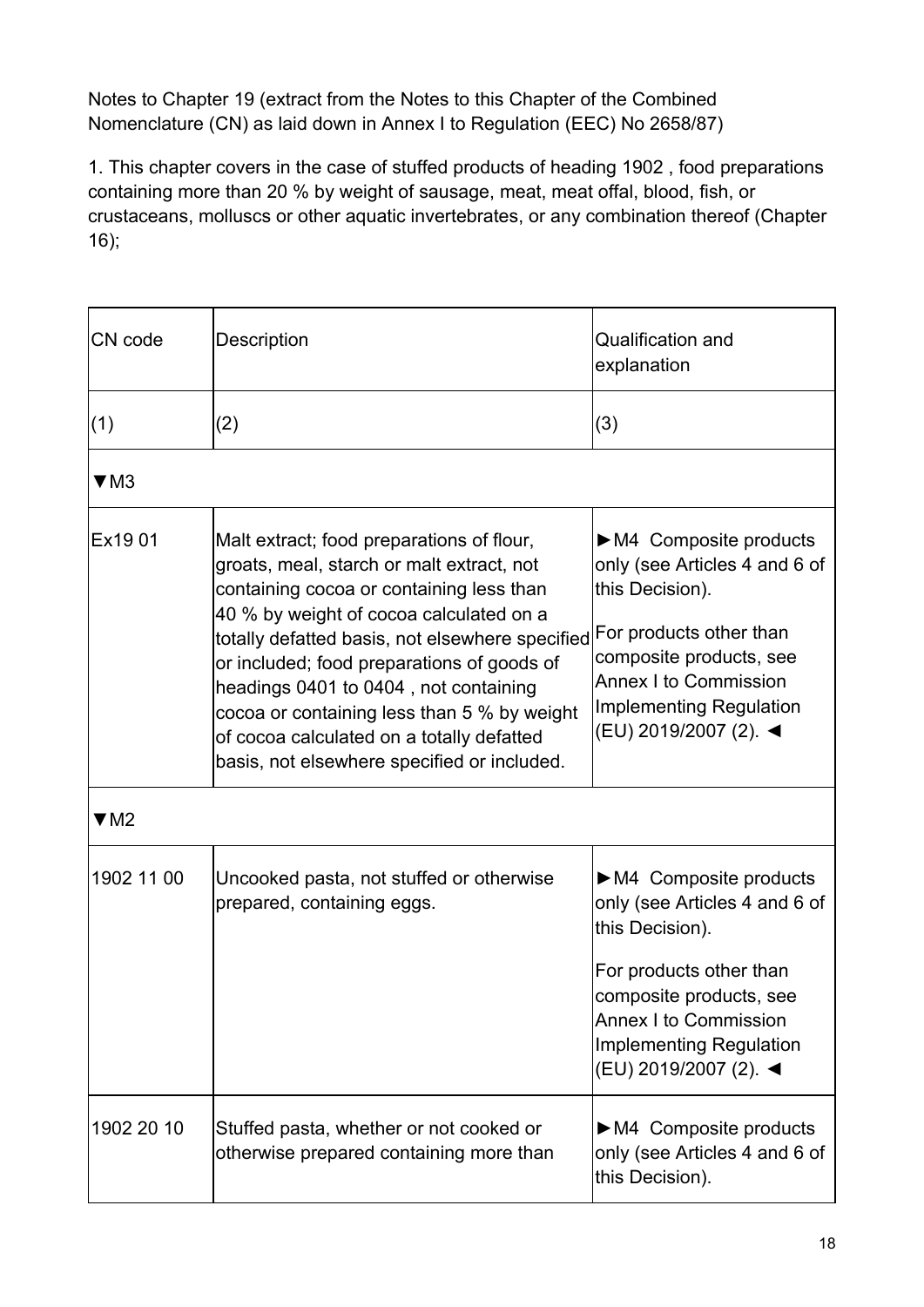|            | 20 % by weight of fish, crustaceans, molluscs For products other than<br>or other aquatic invertebrates.                                                                                                       | composite products, see<br><b>Annex I to Commission</b><br><b>Implementing Regulation</b><br>(EU) 2019/2007 (2). <                                                                                                                          |
|------------|----------------------------------------------------------------------------------------------------------------------------------------------------------------------------------------------------------------|---------------------------------------------------------------------------------------------------------------------------------------------------------------------------------------------------------------------------------------------|
| 1902 20 30 | Stuffed pasta, whether or not cooked or<br>otherwise prepared containing more than<br>20 % by weight of sausages and the like, of<br>meat and meat offal of any kind, including<br>fats of any kind or origin. | $\triangleright$ M4 Composite products<br>only (see Articles 4 and 6 of<br>this Decision).<br>For products other than<br>composite products, see<br><b>Annex I to Commission</b><br>Implementing Regulation<br>(EU) 2019/2007 (2). <        |
|            | Ex 1902 20 91 Cooked stuffed pasta.                                                                                                                                                                            | $\triangleright$ M4 Composite products<br>only (see Articles 4 and 6 of<br>this Decision).<br>For products other than<br>composite products, see<br><b>Annex I to Commission</b><br><b>Implementing Regulation</b><br>(EU) 2019/2007 (2). < |
|            | Ex 1902 20 99 Other [other stuffed pasta, not cooked].                                                                                                                                                         | $\triangleright$ M4 Composite products<br>only (see Articles 4 and 6 of<br>this Decision).<br>For products other than<br>composite products, see<br><b>Annex I to Commission</b><br><b>Implementing Regulation</b><br>(EU) 2019/2007 (2). < |
| Ex 1902 30 | Other pasta than pasta of subheadings<br>1902 11, 1902 19 and 1902 20.                                                                                                                                         | M4 Composite products<br>only (see Articles 4 and 6 of<br>this Decision).<br>For products other than<br>composite products, see<br><b>Annex I to Commission</b>                                                                             |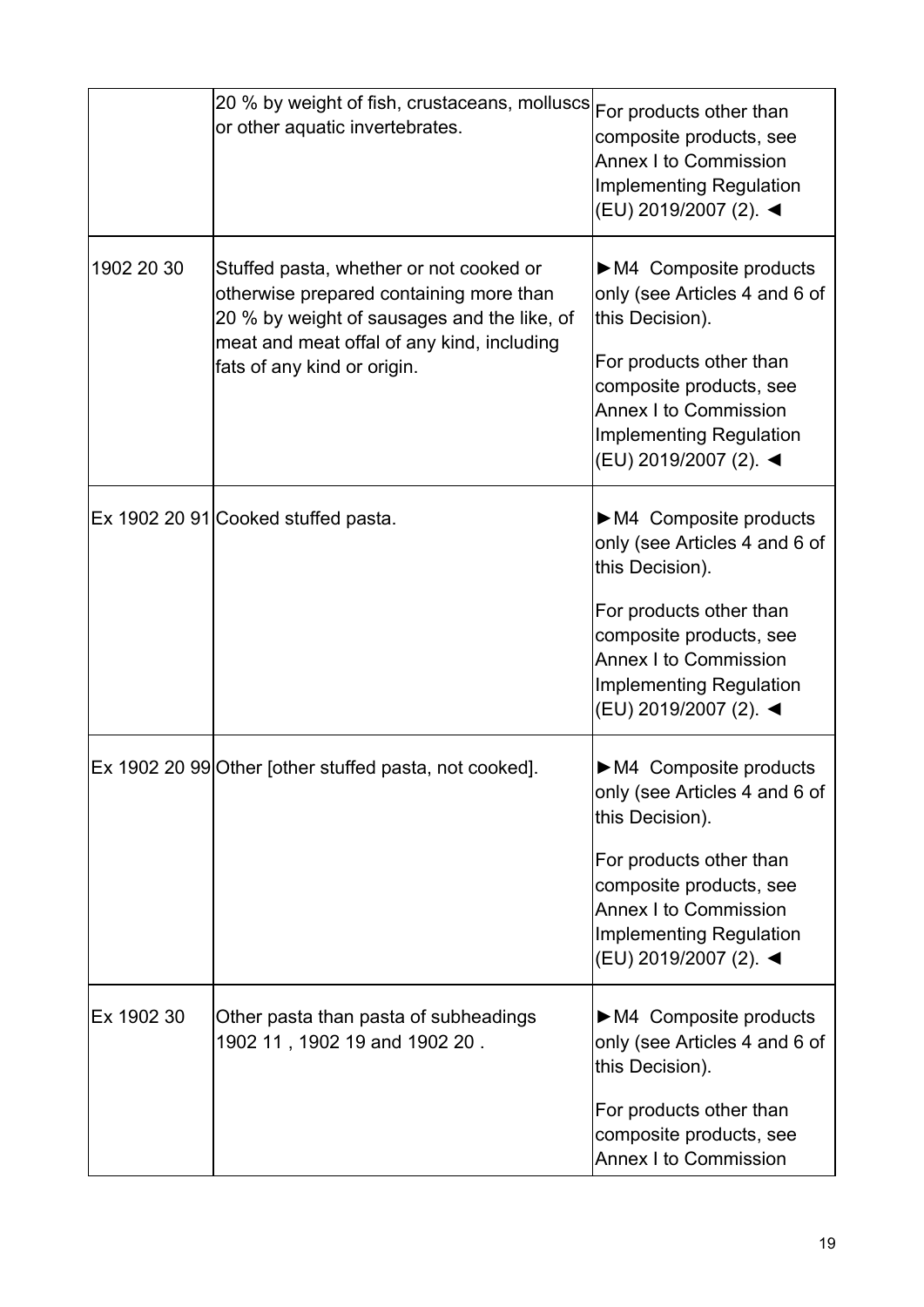|            |                                                                               | <b>Implementing Regulation</b><br>(EU) 2019/2007 (2). ◀                                                                                |
|------------|-------------------------------------------------------------------------------|----------------------------------------------------------------------------------------------------------------------------------------|
| Ex 1902 40 | Couscous.                                                                     | $\triangleright$ M4 Composite products<br>only (see Articles 4 and 6 of<br>this Decision).                                             |
|            |                                                                               | For products other than<br>composite products, see<br><b>Annex I to Commission</b><br>Implementing Regulation<br>(EU) 2019/2007 (2). ◀ |
| $\Psi$ M3  |                                                                               |                                                                                                                                        |
|            | Ex 1904 10 10 Prepared food obtained by the swelling or<br>roasting of maize. | $\triangleright$ M4 Composite products<br>only (see Articles 4 and 6 of<br>this Decision).                                             |
|            |                                                                               | For products other than<br>composite products, see<br><b>Annex I to Commission</b><br>Implementing Regulation<br>(EU) 2019/2007 (2). ◀ |
| ▼M2        |                                                                               |                                                                                                                                        |
|            | Ex 1904 90 10 Prepared food obtained from rice.                               | $\triangleright$ M4 Composite products<br>only (see Articles 4 and 6 of<br>this Decision).                                             |
|            |                                                                               | For products other than<br>composite products, see<br><b>Annex I to Commission</b><br>Implementing Regulation<br>(EU) 2019/2007 (2). ◀ |
| $\Psi$ M3  |                                                                               |                                                                                                                                        |
| Ex19 05    | Patisseries.                                                                  | $\triangleright$ M4 Composite products<br>only (see Articles 4 and 6 of<br>this Decision).                                             |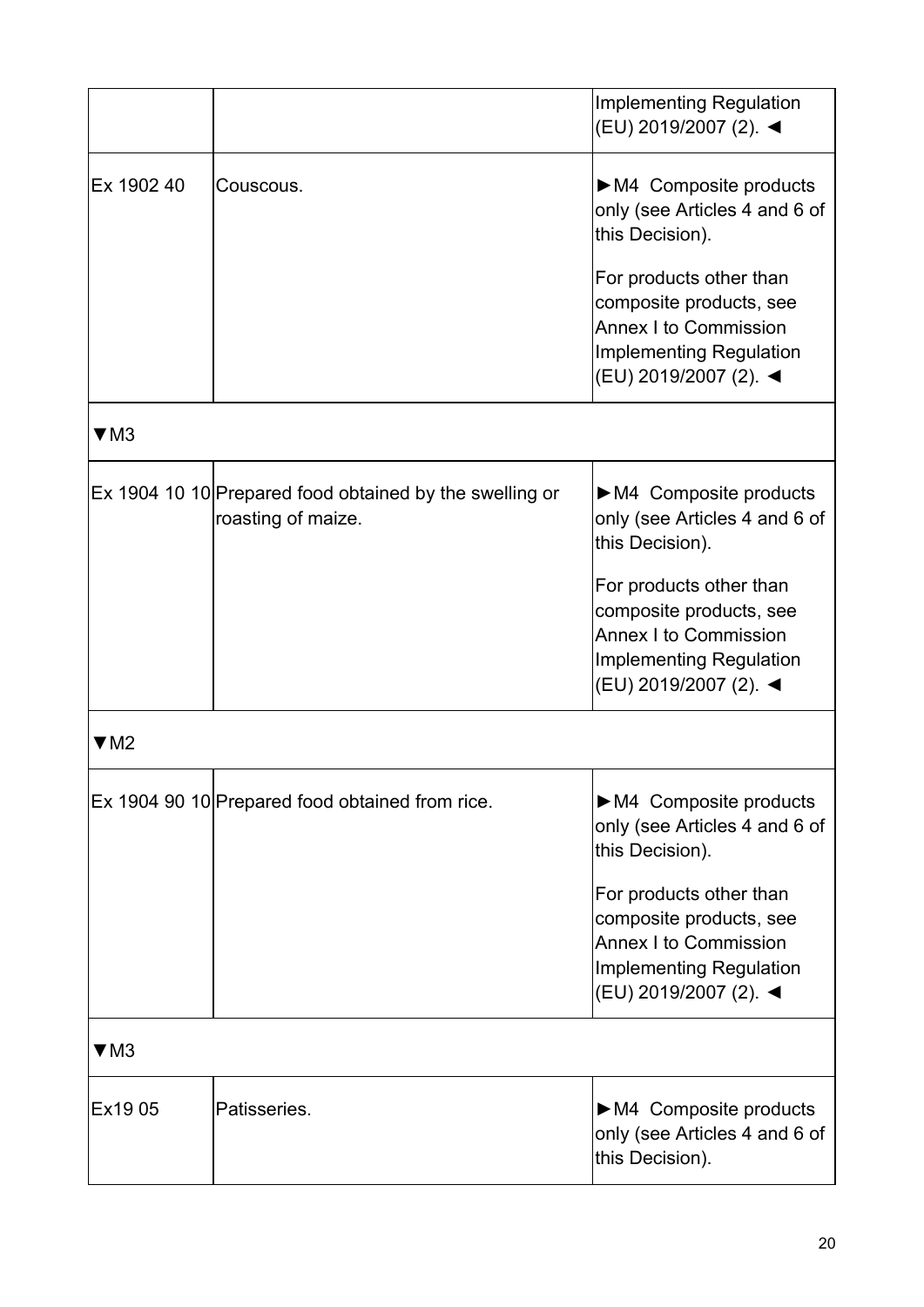|  | For products other than<br>composite products, see<br>Annex I to Commission<br>Implementing Regulation<br> (EU) 2019/2007 (2). |
|--|--------------------------------------------------------------------------------------------------------------------------------|
|  |                                                                                                                                |

[▼M2](https://eur-lex.europa.eu/legal-content/EN/AUTO/?uri=celex:32012D0031) 

(1) Retained EU Regulation No 443/2013 of 7 May 2013 concerning the classification of certain goods in the Combined Nomenclature.

(2) Retained EU Regulation 2019/2007 of 18 November 2019 laying down rules for the application of Regulation (EU) 2017/625 of the European Parliament and of the Council as regards the lists of animals, products of animal origin, germinal products, animal byproducts and derived products and hay and straw subject to official controls at border control posts and amending Decision 2007/275/EC.

### **CHAPTER 20**

Preparations of vegetables, fruit, nuts, or other parts of plants

This chapter covers composite products containing processed animal products and food preparations containing unprocessed animal products.

Notes to Chapter 20 (extract from the Notes to this Chapter of the Combined Nomenclature (CN) as laid down in Annex I to Regulation (EEC) No 2658/87)

1. This chapter does not cover: food preparations containing more than 20 % by weight of sausage, meat, meat offal, blood, fish or crustaceans, molluscs or other aquatic invertebrates, or any combination thereof (Chapter 16).

|     | <b>CN</b> code Description                                                                                                                      | Qualification and explanation                                                                                                                                                                                           |
|-----|-------------------------------------------------------------------------------------------------------------------------------------------------|-------------------------------------------------------------------------------------------------------------------------------------------------------------------------------------------------------------------------|
| (1) | $\left( 2\right)$                                                                                                                               | (3)                                                                                                                                                                                                                     |
|     | Ex 20 04 Other vegetables prepared or<br>preserved otherwise than by vinegar<br>or acetic acid, frozen, other than<br>products of heading 2006. | $\triangleright$ M4 Composite products only (see<br>Articles 4 and 6 of this Decision).<br>For products other than composite<br>products, see Annex I to Commission<br>Implementing Regulation (EU)<br>2019/2007 (1). ◀ |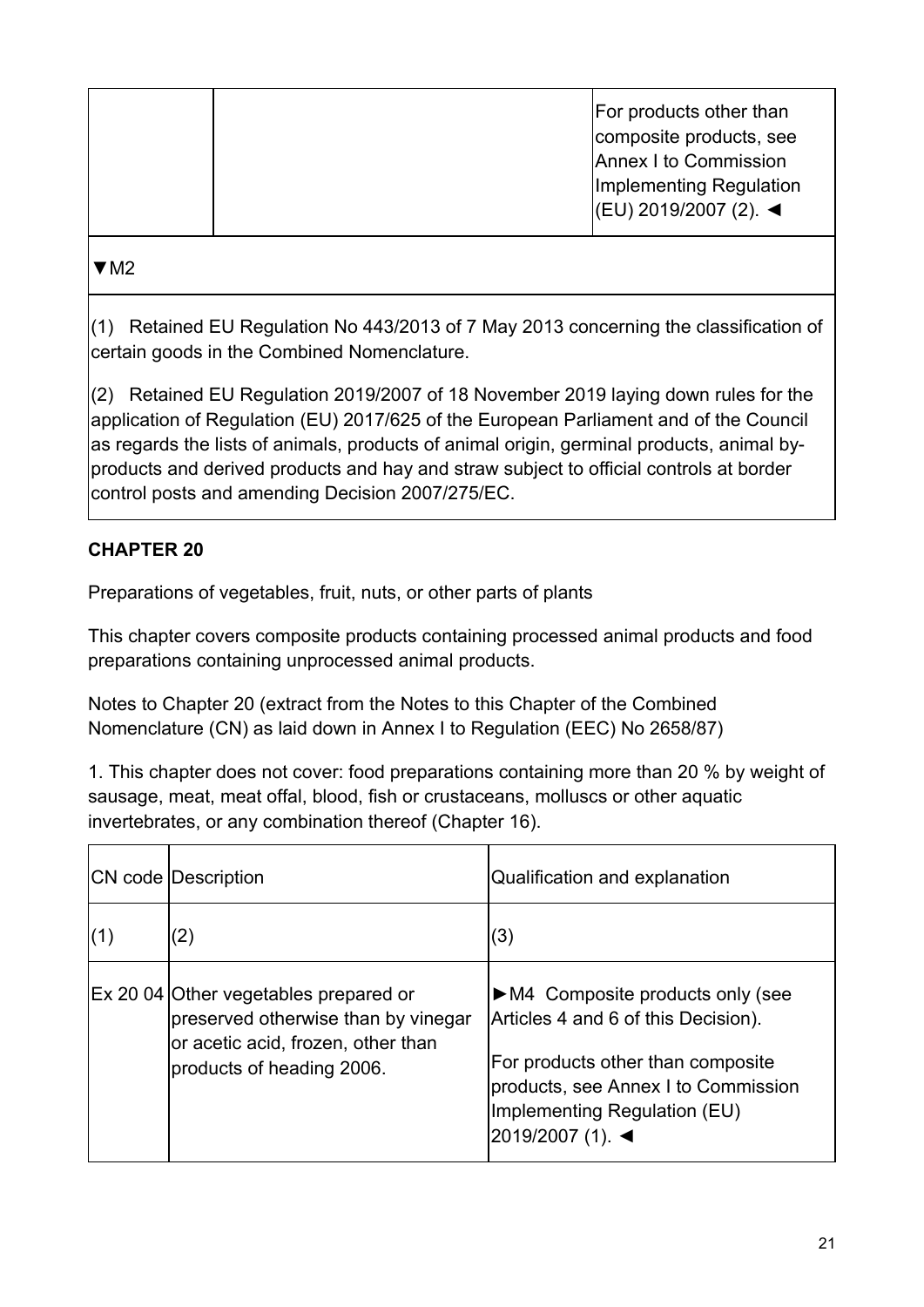| Ex 20 05 Other vegetables prepared or<br>preserved otherwise than by vinegar<br>or acetic acid, not frozen, other than | $\triangleright$ M4 Composite products only (see<br>Articles 4 and 6 of this Decision).                                      |
|------------------------------------------------------------------------------------------------------------------------|------------------------------------------------------------------------------------------------------------------------------|
| products of heading 2006                                                                                               | For products other than composite<br>products, see Annex I to Commission<br>Implementing Regulation (EU)<br>2019/2007 (1). ◀ |

(1) Commission Implementing Regulation (EU) 2019/2007 of 18 November 2019 laying down rules for the application of Regulation (EU) 2017/625 of the European Parliament and of the Council as regards the lists of animals, products of animal origin, germinal products, animal by-products and derived products and hay and straw subject to official controls at border control posts and amending Decision 2007/275/EC (OJ L 312, 29.11.2019, p. 1).

### **CHAPTER 21**

Miscellaneous edible preparations

This chapter covers composite products containing processed animal products as set out for composite products in Articles 4 to 6 of Decision 2007/275/EC and food preparations containing unprocessed animal products.

Notes to Chapter 21 (extract from the Notes to this Chapter of the Combined Nomenclature (CN) as laid down in Annex I to Regulation (EEC) No 2658/87)

1. This chapter does not cover: food preparations, other than products described in 2103 or 2104 , containing more than 20 % by weight of sausage, meat, meat offal, blood, fish or crustaceans, molluscs or other aquatic invertebrates, or any other combinations thereof (Chapter 16).

3. For the purposes of heading 2104 , the expression 'homogenised composite food preparations' means preparations consisting of a finely homogenised mixture of two or more basic ingredients such as meat, fish, vegetables, fruits or nuts, put up for retail sale as infant food or for dietetic purposes, in containers of a net weight content not exceeding 250 g. For the application of this definition, no account is to be taken of small quantities of any ingredients which may be added to the mixture for seasoning, preservation or other purposes. Such preparations may contain a small quantity of visible pieces of ingredients.

Additional notes: Other food preparations presented in measured doses, such as capsules, tablets, pastilles and pills, and which are intended for use as food supplements are to be classified under heading 2106, unless elsewhere specified or included.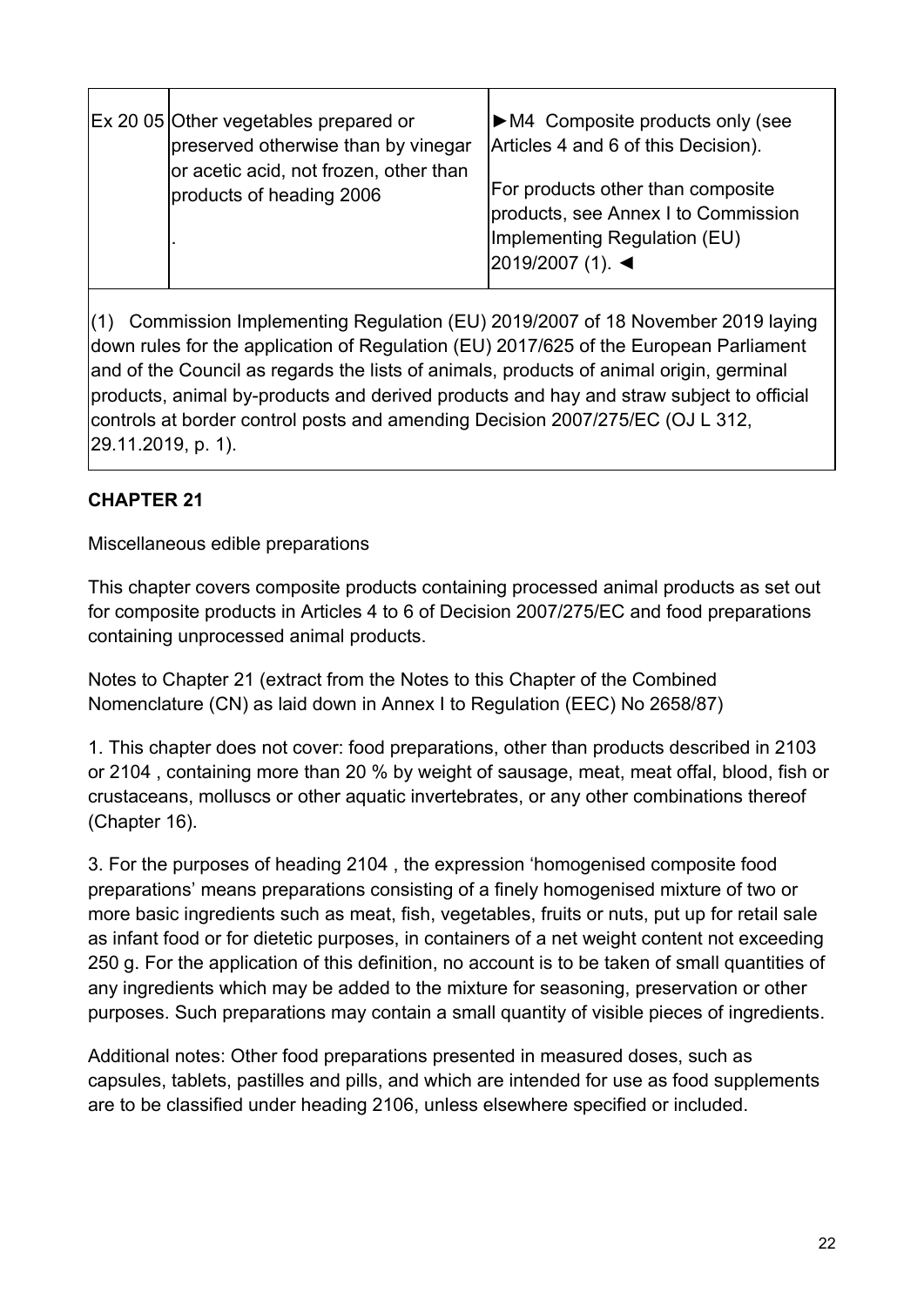| CN code    | Description                                                                                                                                                                                            | Qualification and explanation                                                                                                                                                                                                 |
|------------|--------------------------------------------------------------------------------------------------------------------------------------------------------------------------------------------------------|-------------------------------------------------------------------------------------------------------------------------------------------------------------------------------------------------------------------------------|
| (1)        | (2)                                                                                                                                                                                                    | (3)                                                                                                                                                                                                                           |
|            | Ex 2103 90 90 Sauces and preparations therefore; mixed $\blacktriangleright$ M4 Composite products only<br>condiments and mixed seasonings;<br>mustard flour and meal and prepared<br>mustard. - Other | (see Articles 4 and 6 of this<br>Decision).<br>For products other than<br>composite products, see Annex<br>I to Commission Implementing<br>Regulation (EU)<br>2019/2007 (1). ◀                                                |
| $\Psi$ M3  |                                                                                                                                                                                                        |                                                                                                                                                                                                                               |
| Ex 21 04   | Soups and broths and preparations<br>therefore; homogenised composite food<br>preparations.                                                                                                            | $\triangleright$ M4 Composite products only<br>(see Articles 4 and 6 of this<br>Decision).<br>For products other than<br>composite products, see Annex<br>I to Commission Implementing<br>Regulation (EU)<br>2019/2007 (1). ◀ |
| ▼M2        |                                                                                                                                                                                                        |                                                                                                                                                                                                                               |
| Ex 2105 00 | Ice cream and other edible ice, whether or $\triangleright$ M4 Composite products only<br>not containing cocoa.                                                                                        | (see Articles 4 and 6 of this<br>Decision).<br>For products other than<br>composite products, see Annex<br>I to Commission Implementing<br>Regulation (EU)<br>2019/2007 (1). ◀                                                |
| Ex 2106 10 | Protein concentrates and textured protein<br>substances.                                                                                                                                               | $\triangleright$ M4 Composite products only<br>(see Articles 4 and 6 of this<br>Decision).                                                                                                                                    |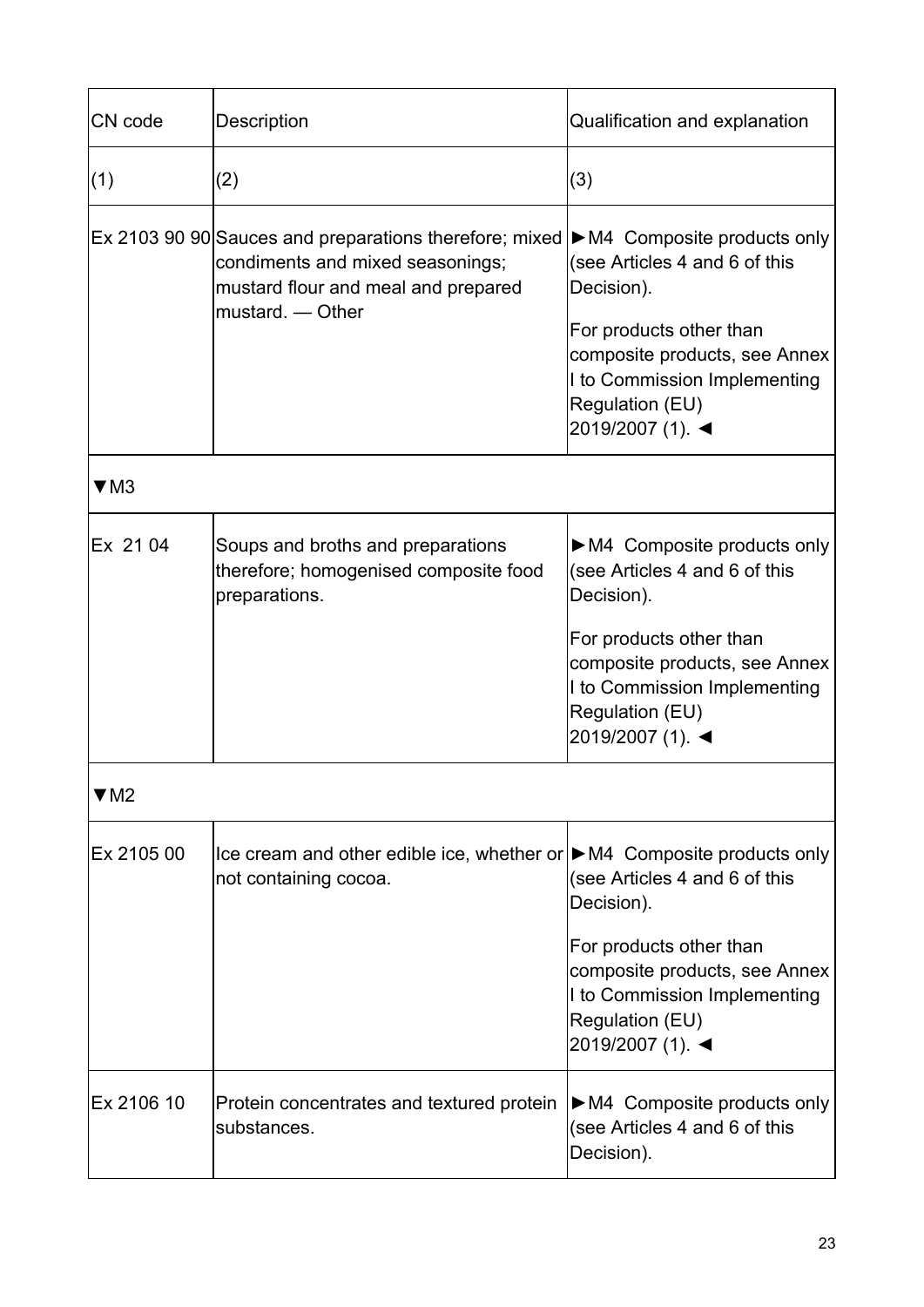|             |                                                                                                                                                                                                                                                                                                                                                                | For products other than<br>composite products, see Annex<br>I to Commission Implementing<br>Regulation (EU)<br>2019/2007 (1). ◀                                                                              |
|-------------|----------------------------------------------------------------------------------------------------------------------------------------------------------------------------------------------------------------------------------------------------------------------------------------------------------------------------------------------------------------|--------------------------------------------------------------------------------------------------------------------------------------------------------------------------------------------------------------|
| $\nabla$ M3 |                                                                                                                                                                                                                                                                                                                                                                |                                                                                                                                                                                                              |
|             | Ex 2106 90 92 Other food preparations not elsewhere<br>specified or included, containing no milk<br>fats, sucrose, isoglucose, glucose or<br>starch or containing, by weight, less than<br>1,5 % milkfat, 5 % sucrose or isoglucose,<br>5 % glucose or starch.                                                                                                 | M4 Composite products only<br>(see Articles 4 and 6 of this<br>Decision).<br>For products other than<br>composite products, see Annex<br>I to Commission Implementing<br>Regulation (EU)<br>2019/2007 (1). ◀ |
|             | Ex 2106 90 98 Other food preparations not elsewhere<br>specified or included.                                                                                                                                                                                                                                                                                  | M4 Composite products only<br>(see Articles 4 and 6 of this<br>Decision).<br>For products other than<br>composite products, see Annex<br>I to Commission Implementing<br>Regulation (EU)<br>2019/2007 (1). ◀ |
| $\Psi$ M2   |                                                                                                                                                                                                                                                                                                                                                                |                                                                                                                                                                                                              |
| (1)         | Retained EU Regulation 2019/2007 of 18 November 2019 laying down rules for the<br>application of Regulation (EU) 2017/625 of the European Parliament and of the Council<br>as regards the lists of animals, products of animal origin, germinal products, animal by-<br>products and derived products and hay and straw subject to official controls at border |                                                                                                                                                                                                              |

control posts and amending Decision 2007/275/EC (OJ L 312, 29.11.2019, p. 1).

### **CHAPTER 22**

Beverages, Spirits and Vinegar

Notes to Chapter 22 (extract from the Notes to this Chapter of the Combined Nomenclature (CN) as laid down in Annex I to Regulation (EEC) No 2658/87)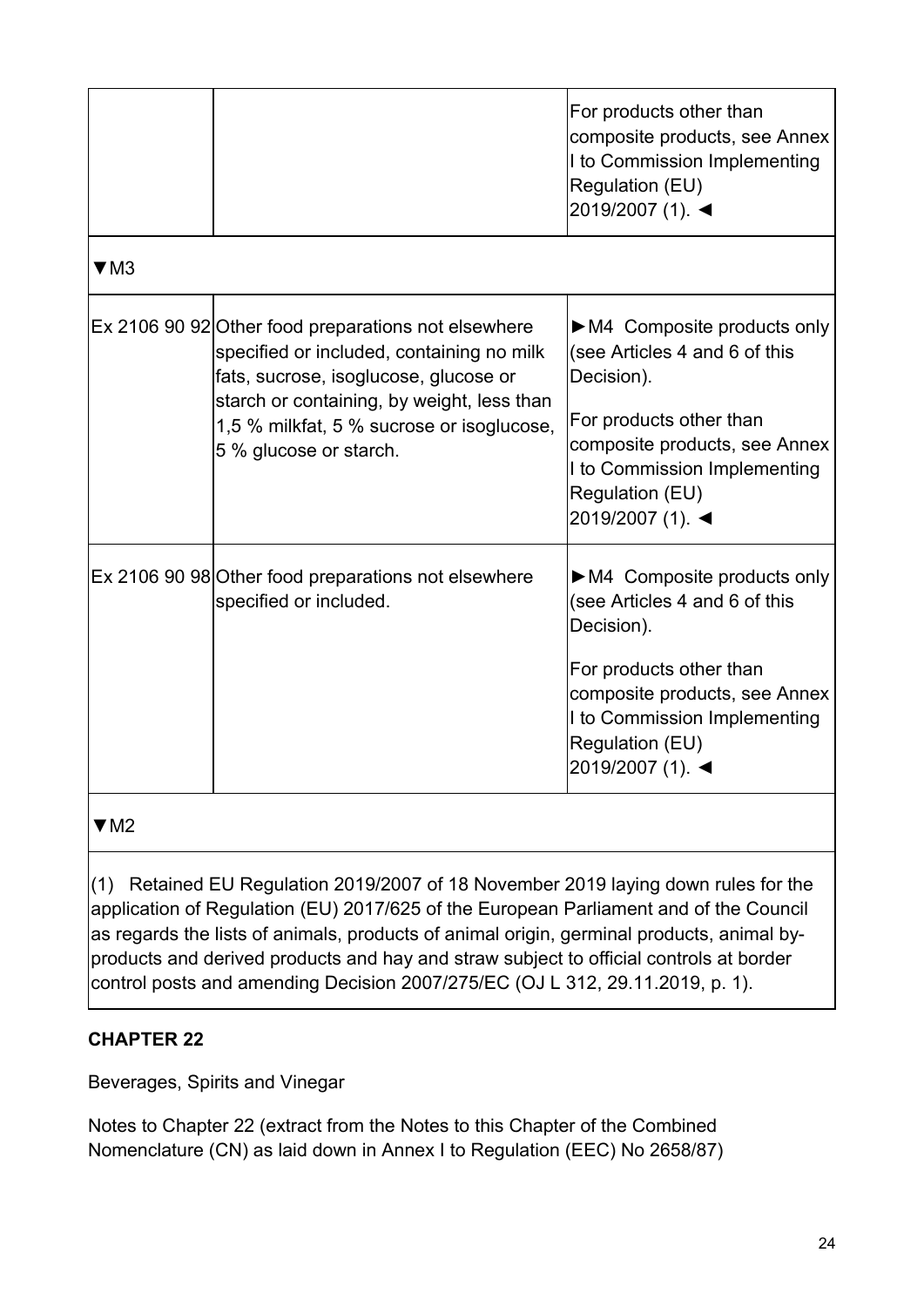3. For the purposes of heading 2202, the term 'non-alcoholic beverages' means beverages of an alcoholic strength by volume not exceeding 0,5 % vol. Alcoholic beverages are classified in headings 2203 to 2206 or heading 2208 as appropriate.

| CN code   | Description                                                                                                                                                                                                                             | Qualification and explanation                                                                                                                                                                                                 |
|-----------|-----------------------------------------------------------------------------------------------------------------------------------------------------------------------------------------------------------------------------------------|-------------------------------------------------------------------------------------------------------------------------------------------------------------------------------------------------------------------------------|
| (1)       | (2)                                                                                                                                                                                                                                     | (3)                                                                                                                                                                                                                           |
| $\Psi$ M3 |                                                                                                                                                                                                                                         |                                                                                                                                                                                                                               |
|           | Ex 2202 90 91 Other non-alcoholic beverages, not<br>including fruit or vegetable juices of<br>heading 2009 and containing less than<br>0,2 % by weight of fat obtained from the<br>products of heading 0401 to 0404.                    | $\triangleright$ M4 Composite products only<br>(see Articles 4 and 6 of this<br>Decision).<br>For products other than<br>composite products, see Annex I<br>to Commission Implementing<br>Regulation (EU)<br>2019/2007 (1). ◀ |
|           | Ex 2202 90 95 Other non-alcoholic beverages, not<br>including fruit or vegetable juices of<br>heading 2009 and containing 0,2 % or<br>more but less than 2 % by weight of fat<br>obtained from the products of heading<br>0401 to 0404. | $\triangleright$ M4 Composite products only<br>(see Articles 4 and 6 of this<br>Decision).<br>For products other than<br>composite products, see Annex I<br>to Commission Implementing<br>Regulation (EU)<br>2019/2007 (1). ◀ |
|           | Ex 2202 90 99 Other non-alcoholic beverages, not<br>including fruit or vegetable juices of<br>heading 2009 and containing 2 % or<br>more by weight of fat obtained from the<br>products of heading 0401 to 0404.                        | $\triangleright$ M4 Composite products only<br>(see Articles 4 and 6 of this<br>Decision).<br>For products other than<br>composite products, see Annex I<br>to Commission Implementing<br>Regulation (EU)<br>2019/2007 (1). ◀ |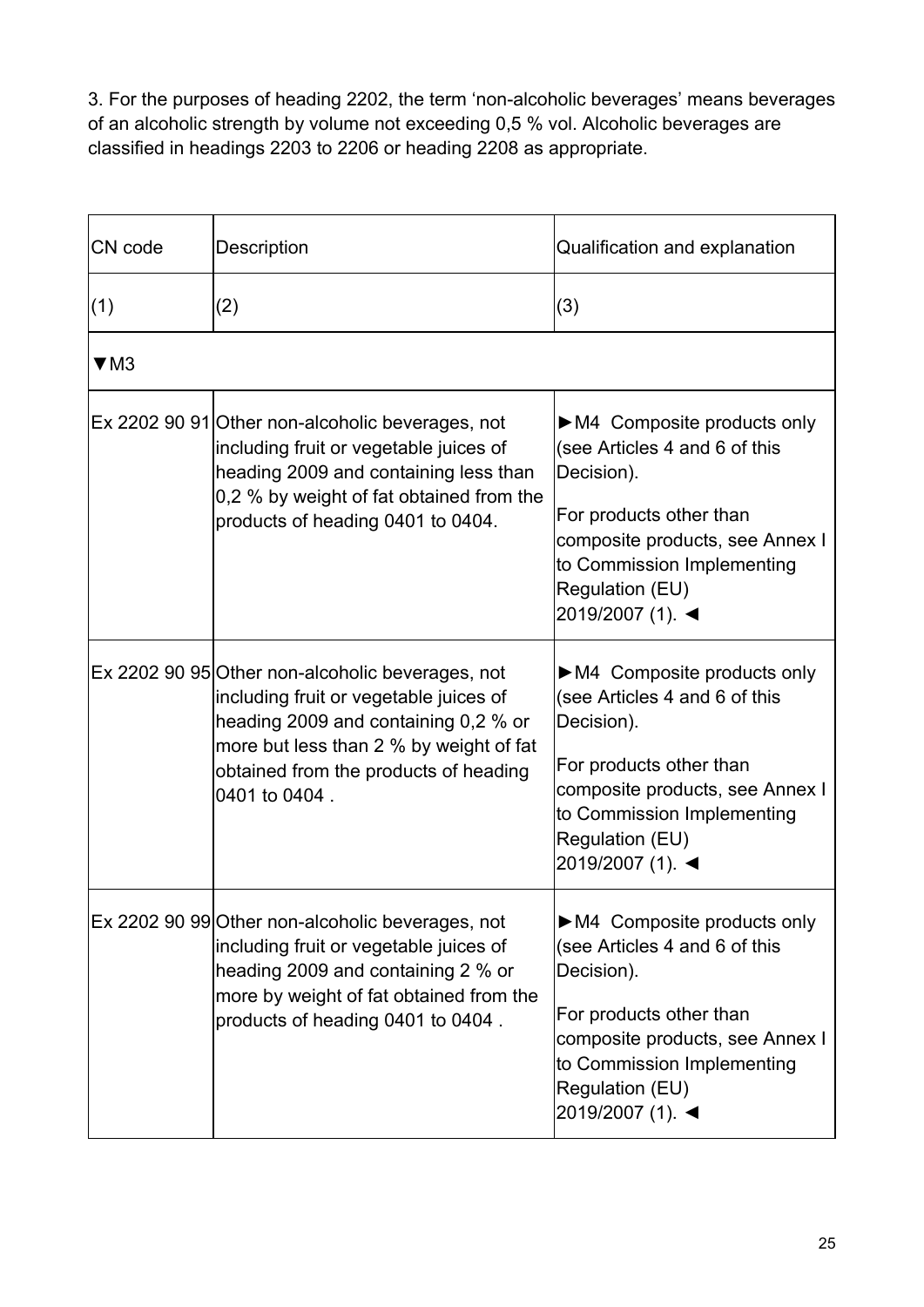| Ex 2208 70 | Liqueurs and cordials. | $\triangleright$ M4 Composite products only<br>(see Articles 4 and 6 of this<br>Decision).                                      |
|------------|------------------------|---------------------------------------------------------------------------------------------------------------------------------|
|            |                        | For products other than<br>composite products, see Annex I<br>to Commission Implementing<br>Regulation (EU)<br>2019/2007 (1). ◀ |

(1) Commission Implementing Regulation (EU) 2019/2007 of 18 November 2019 laying down rules for the application of Regulation (EU) 2017/625 of the European Parliament and of the Council as regards the lists of animals, products of animal origin, germinal products, animal by-products and derived products and hay and straw subject to official controls at border control posts and amending Decision 2007/275/EC (OJ L 312, 29.11.2019, p. 1).

### **CHAPTER 99**

Special combined nomenclature codes

Sub-chapter II

Statistical codes for certain specific movements of goods

This chapter covers composite products originating from third countries and delivered to vessels and aircraft within the European Union under customs transit procedure (T1).

| <b>CN</b> code | Description | Qualification and explanation                                                                                                                                                                    |
|----------------|-------------|--------------------------------------------------------------------------------------------------------------------------------------------------------------------------------------------------|
| (1)            | (2)         | (3)                                                                                                                                                                                              |
|                | laircraft.  | ex 9930 24 00 Goods of CN Chapters 1 to Composite products destined for ship supply<br>24 delivered to vessels and as provided for in point (c) of Article 77(1) of<br>Regulation (EU) 2017/625. |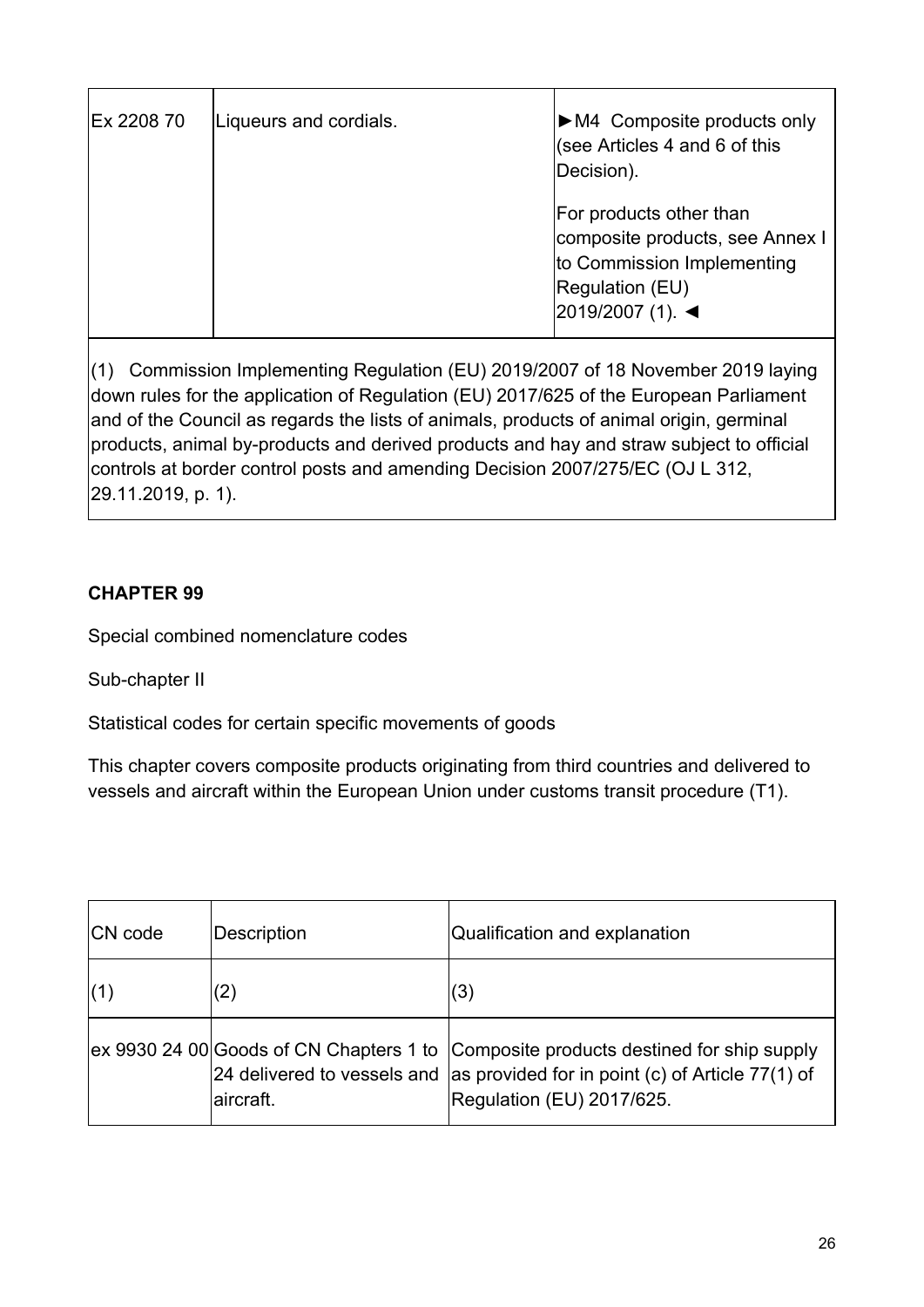|                          | ex 9930 99 00 Goods classified elsewhere Composite products destined for ship supply |
|--------------------------|--------------------------------------------------------------------------------------|
| delivered to vessels and | as provided for in point (c) of Article $77(1)$ of                                   |
| aircraft.                | Regulation (EU) 2017/625.                                                            |

### <span id="page-26-0"></span>**Annex II**

### **List of composite products not subject to official controls as referred to in point (b) of Article 6(1)**

This list sets out composite products according to the goods nomenclature in use in the Union that do not need to be submitted to official controls at a border control post.

Notes relating to the table:

#### **Column (1) — CN code**

This column indicates the CN code. The CN, established by Regulation (EEC) No 2658/87, is based on the international Harmonised Commodity Description and Coding System (HS) drawn up by the Customs Cooperation Council, now the World Customs Organisation (WCO), adopted by the International Convention, concluded in Brussels on 14 June 1983 and approved on behalf of the European Economic Community by Decision 87/369/EEC ('the HS Convention'). The CN reproduces the headings and subheadings of the HS to six digits, with only the seventh and eighth figures creating further subheadings which are specific to it.

Where a four-digit code is used: unless otherwise specified, all composite products prefixed with or covered by these four digits are not required to be submitted to official controls at a border control post.

Where only certain specified products under any four, six or eight digit code contain animal products and no specific subdivision under this code exists in the CN, the code is marked **ex** (for example, **ex 2001 90 65 :** veterinary checks not required for the products outlined in Column (2)).

### **Column (2) — Explanation**

This column gives details of the composite products covered by the derogation from official controls at border control posts. When necessary, official staff at border control posts must assess the ingredients of a composite product and specify, if the animal product contained in the composite product is sufficiently processed so as to not require the official checks provided for in Union legislation.

| <b>CN Codes</b> | <b>Explanations</b> |
|-----------------|---------------------|
| (1)             | וחו<br>$\epsilon$   |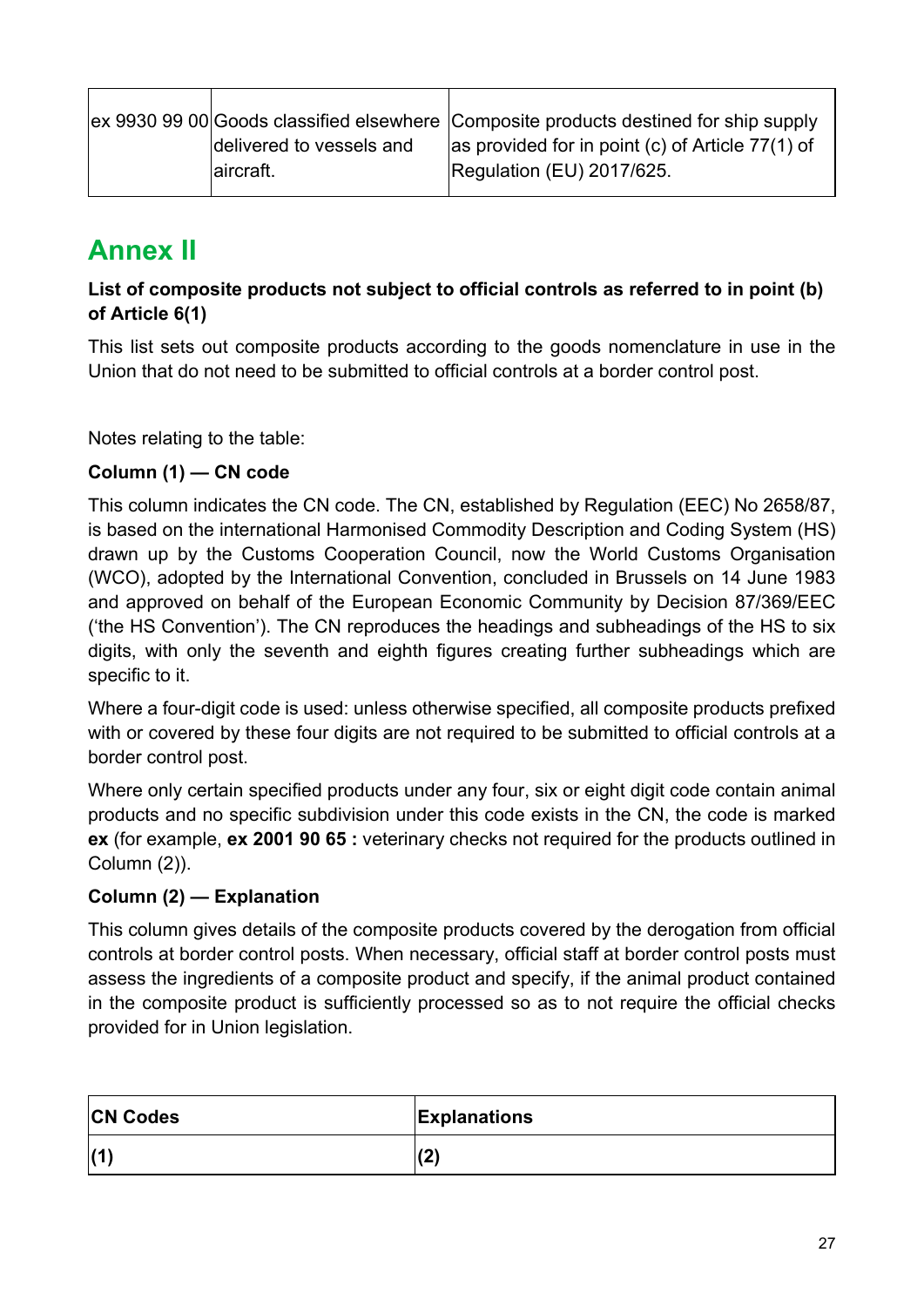| 1806 90 39, 1806 90 50                                                                                                                                      | 1704, 1806 20, 1806 31, 1806 32, Confectionery (including sweets) and chocolate,<br>1806 90 11, 1806 90 19, 1806 90 31, containing less than 50 % of processed dairy and<br>egg products and treated as provided for in Article<br>$6(1)(a)$ of this Decision.                             |
|-------------------------------------------------------------------------------------------------------------------------------------------------------------|--------------------------------------------------------------------------------------------------------------------------------------------------------------------------------------------------------------------------------------------------------------------------------------------|
| 1902 19, 1902 30, 1902 40                                                                                                                                   | Pasta and noodles not mixed or filled with<br>processed meat product; containing less than 50 %<br>of processed dairy and egg products and treated<br>as provided for in Article $6(1)(a)$ of this Decision.                                                                               |
| 1905 10, 1905 20, 1905 31, 1905 32,<br>1905 40, 1905 40 10, 1905 90 10,<br>1905 90 20, 1905 90 30, 1905 90 45,<br>1905 90 55, 1905 90 60,<br>ex 1905 90 90; | Bread, cakes, biscuits, waffles and wafers, rusks,<br>toasted bread and similar toasted products;<br>containing less than 20 % of processed dairy<br>and egg products and treated as provided for in<br>Article 6(1)(a) of this Decision.<br>1905 90 covers only dry and brittle products. |
| ex 2001 90 65, ex 2005 70 00<br>ex 16 04                                                                                                                    | Olives stuffed with less than 20 % fish<br>Olives stuffed with more than 20 % fish                                                                                                                                                                                                         |
| ex 2104 10 and ex 2104 20                                                                                                                                   | Soup stocks and flavourings packaged for the final<br>consumer, containing less than 50 % of fish oils,<br>fish powders or fish extracts and treated as<br>provided for in Article 6(1)(a) of this Decision.                                                                               |
| ex 2106 10, ex 2106 90                                                                                                                                      | supplements packaged for the<br>finall<br>Food<br>consumer, containing small amounts (in total less<br>20 %) of processed animal<br>products<br>than<br>glucosamine, chondroitin<br>(including<br>and/or<br>chitosan) other than meat products.                                            |